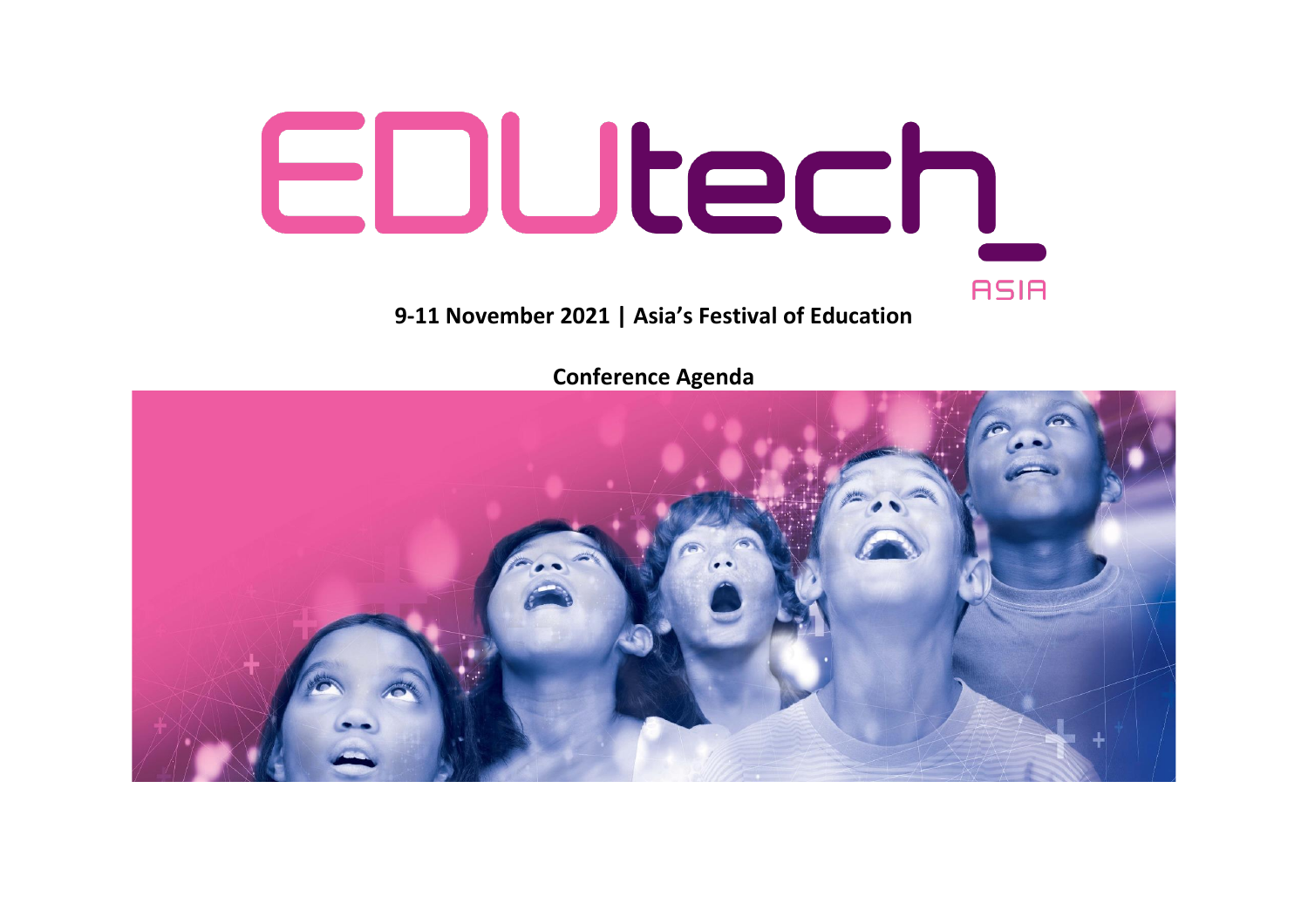## **Confirmed Speakers:**

- **1. Diane Tavenner,** Co-founder and CEO, **Summit Public Schools,** USA
- **2. Pooja K. Agarwal, Ph.D.,** Cognitive Scientist and Author, **Powerful Teaching: Unleash the Science of Learning,** USA
- **3. Dr. Sonny Magana,** Award-Winning Teacher and Author, **Disruptive Classroom Technologies,** USA
- **4. Justin Reich,** Associated Professor in Digital Media, **MIT** and Author, **Failure to Disrupt: Why Technology Alone Can't Transform Education,** USA
- **5. Calum Chace,** Author and **AI Expert,** UK
- **6. Tan Shui-Min,** Chief Information Technology Officer, **National University of Singapore,** Singapore
- **7. Anne Johnstone**, Principal, **Ravenswood School for Girls,** and Chair, **Positive Education Schools Association (PESA), Australia**
- **8. Dr Elise Ecoff,** Group Education Director, **Nord Anglia Education,** USA
- **9. Dr. Jenny Wong**, Dean, Faculty of Business, **Saito University College**, Malaysia
- **10. Jaspal Sidhu,** Founder and Chairman, **SIS and Inspirasi Group of Schools**, Indonesia
- **11. Jukka T. Tulivuori,** Social Sector Specialist, **Asian Development Bank,** Philippines
- **12. Yi-Xian Ng,** Executive Director, **EtonHouse International Education Group,** Singapore
- **13. Andrew Miller,** Director of Teaching and Learning, **Singapore American School,** Singapore
- **14. Terry McAdams,** Director of Technology, Research and Innovation, **Branksome Hall Asia,** South Korea
- **15. Neelam Parmar,** Director of Digital Learning and Education, **Harrow Schools,** UK
- **16. Mohanasundram Muniandy,** Director of IT Services**, Panyathip International School,** Laos
- **17. Prof. Nick Klomp,** Vice-Chancellor and President, **CQUniversity,** Australia
- **18. Vivienne Tan,** Director, Enterprise IT, Centre for IT Services, **Nanyang Technological University,** Singapore
- **19. Daniela Silva,** Group Head of Learning Innovation, **Education in Motion,** Singapore
- **20. Fiona Carter,** Director of Academics for Early Years, **Wellington College China,** China
- **21. Daniel Kilback,** Principal of Technology, Innovation, & Strategic Planning (HR)**, Korea International School,** South Korea
- **22. Sunny Thakral,** Head of Computer Science, **Brighton College Bangkok,** Thailand
- **23. Naima Charlier,** Director of Teaching and Learning, **Nord Anglia International School Hong Kong**, Hong Kong
- **24. Assoc Prof Dr Mabel Tan,** President and CEO, **UCSI College,** Malaysia
- **25. Lim Lai Cheng,** Founding Member, International Positive Education Network (IPEN) and Chairman, **Singapore Positive Education Network**, Singapore
- **26. Cécile Doyen,** Head of Professional Learning & Development, **Council of International Schools,** Netherlands
- **27. Sarah Green,** Head of Juniors, **St Christopher's International Primary School,** Malaysia
- **28. Lesley Meyer,** Chief Education Officer, **Dulwich College International,** China
- **29. Matthew Bentley,** Head of Teaching & Learning (K-12), **Redlands,** Australia
- **30. Teresa Finlayson,** Chief Information Officer, **Monash University,** Australia
- **31. Jason Hoppner,** Director of Admissions and Marketing, **Dulwich College,** Singapore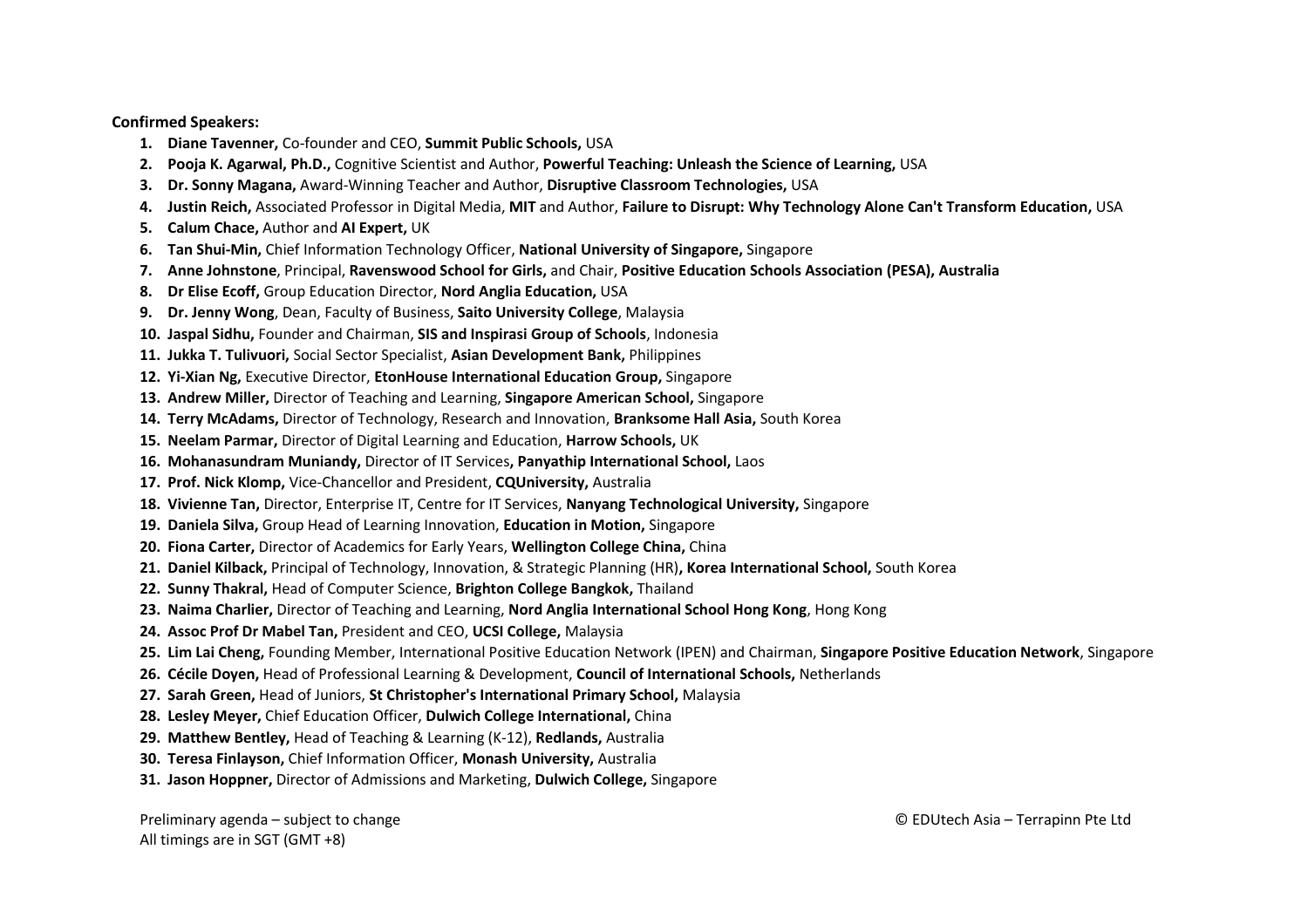- **32. Jonathan Foo**, Associate Faculty & Course Lead, Principal Investigator, XR Media Lab, **Singapore University of Social Sciences**, Singapore
- **33. Craig Wehrle,** Director of IT, **North London Collegiate School Jeju,** South Korea
- **34. Kim Green,** Head of School, **International School Ho Chi Minh City,** Vietnam
- **35. Bekah M Dawson,** Director of School Advancement, **Oasis International School,** Malaysia
- **36. Warren Apel,** Director of Technology, **The American School in Japan,** Japan
- **37. T Narish Tamilarasan,** Director of Digital Learning, **Sri KDU Sdn Bhd,** Malaysia
- **38. Jagdish Singh,** Director, Student Recruitment and Marketing, **University of Nottingham Malaysia**
- **39. Francisco Benavides,** Regional Education Adviser, East Asia and Pacific Regional Office (EAPRO), **UNICEF**
- **40. Kyungah Kristy Bang,** Programme Officer, **UNESCO Bangkok,** Thailand
- **41. Nguyen Son Tung,** Chief Information Officer, **VinUniversity,** Vietnam
- **42. Kathleen Gabriel-Ngkaion,** Head of Admissions, **Jakarta Intercultural School,** Indonesia
- **43. Anthony Roberti,** Head of School, **US Vietnam Talent International School,** Vietnam
- **44. Adrian Lim,** Director of Education Services, **Methodist Preschools Services Pte Ltd,** Singapore
- **45. Rachel Hopkins,** Associate Dean of Students, **Keystone Academy,** China
- **46. Rami Madani,** Head of School, **The International School of Kuala Lumpur,** Malaysia
- **47. Laura Brown,** Director of Learning, **International School of Beijing,** China
- **48. Andrew Paterson,** Director of Schools, **Singapore Group of Schools,** Indonesia
- **49. Katie Rigney-Zimmermann,** Admissions, Marketing & Communications Director, **Saigon South International School,** Vietnam
- **50. Grace Yeoh,** Senior Journalist, **CNA Digital,** Singapore
- **51. Dr. Russell Hazard,** Director of Teaching, Learning, & Innovation, **NIT Education Group,** China
- **52. Dr. Joseph Nettikaden,** Chief Information Officer, **Esol Education,** UAE
- **53. Dr Wagheeh Shukry Bin Hassan,** Principal Assistant Director, Learning Platforms, Educational Technology and Resources Division, **Ministry of Education**, Malaysia
- **54. Ayush Kalani,** Associate Director Student Acquisition, **Global Schools Foundation,** Singapore
- **55. Stuart McLay,** Director of Education Quality Assurance & Accreditation, **Vinschool Education Management,** Vietnam
- **56. Mark Orrow-Whiting,** Director of Curriculum and Student Performance, **Nord Anglia Education,** UK
- **57. Le Nguyen Tue Hang**, Vice Provost, **Duy Tan University**, Vietnam
- **58. Gurpardeep Singh,** Chief Operating Officer/Vice President, Operations**, Asia Pacific University Sdn Bhd,** Malaysia
- **59. Bert J. Tuga,** President, **Philippine Normal University,** Philippines
- **60. Sreevalsan Moothedath,** Head of ITCS, **Amrita Vishwa Vidyapeetham,** India
- **61. Dr. Dinh Tuan Long**, Director of Technology and Learning Material Center, **Hanoi Open University,** Vietnam
- **62. Debika Chatterji,** Director Principal, **JBCN International School, Borivali,** India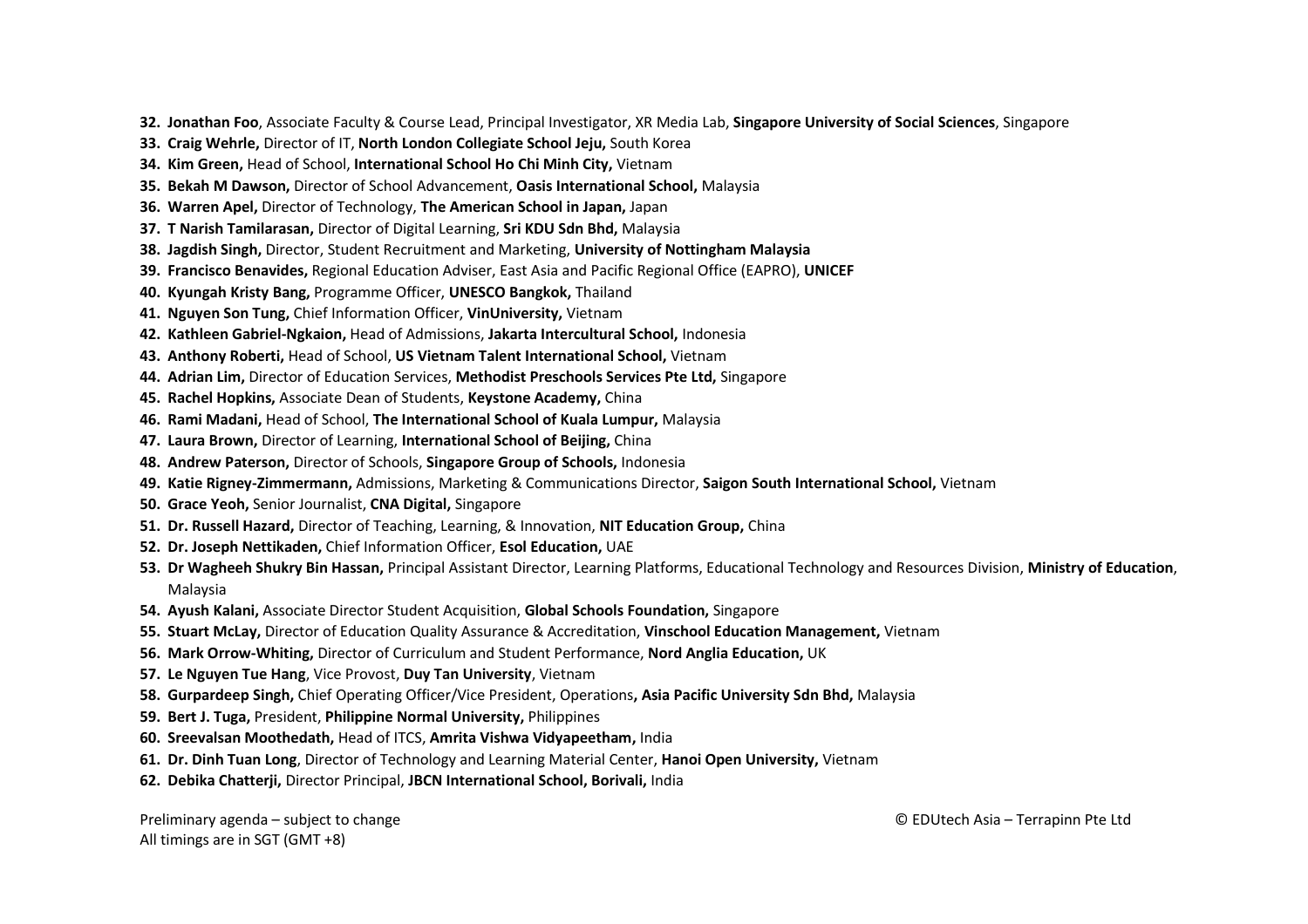- **63. Jonathan Kitchin,** Lead Technology Integrator, **Jerudong International School,** Brunei
- **64. Prof. Sarah O'Shea**, Director, National Centre for Student Equity in Higher Education, **Curtin University**, Australia
- **65. Dr Hary Elias,** Academic Director, **Temasek Independent School,** Indonesia
- **66. Widyawan,** Director of System and Information Resource, **Universitas Gadjah Mada,** Indonesia
- **67. Linette Lim, Director,** Admissions Strategy & Outreach, **Singapore Management University,** Singapore
- **68. Beth Kerr,** Group Director of Wellbeing, **Cognita Schools,** UK
- **69. Melinda Bandalaria**, Chancellor**, University of the Philippines Open University**, Philippines
- **70. Annyza Tumar**, Head, Academic Enhancement Division, **Sunway University**, Malaysia
- **71. Santosh Kumar,** Co-founder & CEO, **21K School,** India
- **72. Jerome Lo**, Director, Learning Technologies & Digital Media, **Nanyang Technological University**
- **73. Dr Timothy Chan**, Vice Provost, **SIM Global Education**, Singapore
- **74. Dr. Khairul Baharein Bin Mohd Noor,** Deputy Vice Chancellor, Academic & Research Excellence**, University of Cyberjaya,** Malaysia
- **75. Jayasakar Variyar**, Pro Vice-Chancellor, Academics, **GITAM University**, India
- **76. Dr. Toru Iiyoshi**, Director and Professor, Center for the Promotion of Excellence in Higher Education, **Kyoto University**, Japan
- **77. Madhu Khanna,** Principal, **Global Indian International School Tokyo,** Japan
- **78. Dr Putchong Uthayopas,** Chairman of Thai University Digital Transformation Strategic Commitee, **Council of University Presidents of Thailand,** Thailand
- **79. Abd Karim Alias**, Director, Centre for Development of Academic Excellence, **Universitas Sains Malaysia**, Malaysia
- **80. Viktor Datsiuk,** Director of Technology, **Shanghai Singapore International School,** China
- **81. Helmi Norman**, Deputy Director of Instructional Technologies, **Universiti Kebangsaan Malaysia**, Malaysia
- **82. Karen Benson**, Director, Institute for Teaching and Learning Innovation, T**he University of Queensland**, Australia
- **83. Cecilia Chun**, Director of Centre for Learning Enhancement and Research, **The Chinese University of Hong Kong**, Hong Kong
- **84. Trang Nguyen,** CEO, **Teach For Vietnam,** Vietnam
- **85. Wolfgang Muench**, Dean, Learning, Teaching & Research, **LASALLE College of the Arts**, Singapore
- **86. Prof. Ojat Darojat**, Rector, **Universitas Terbuka**, Indonesia
- **87. Chris Jeffrey,** Chief Academic Officer, **British University Vietnam,** Vietnam
- **88. Anand Chawla,** Director of Information Technology, **Podar Education Network,** India
- **89. Dr Maylyn Tan,** Head of Academic Development, **Singapore Institute of Management,** Singapore
- **90. Mohammed Zoheb Sharieef,** Head of Information and Communications Technology, **Indus Trust,** India
- **91. Lee Drury,** Group Head of Technology Implementation, **International Schools Partnership Limited,** Singapore
- **92. Geetha Creffield,** Head of Department, Arts, **Anglo-Chinese Junior College,** Singapore
- **93. Zahiruddin Fitri Abu Hassan**, Deputy Director, Academic Enhancement & Leadership Development Centre, **University of Malaya**, Malaysia
- **94. Soo Yuen Jien**, Associate Professor and Deputy Head, Department of Computer Science, **National University of Singapore**, Singapore

Preliminary agenda – subject to change **EXEC ENGLLES** CHANGE CONTROLLER CHANGE CONTROLLER CHANGE CONTROLLER CHANGE All timings are in SGT (GMT +8)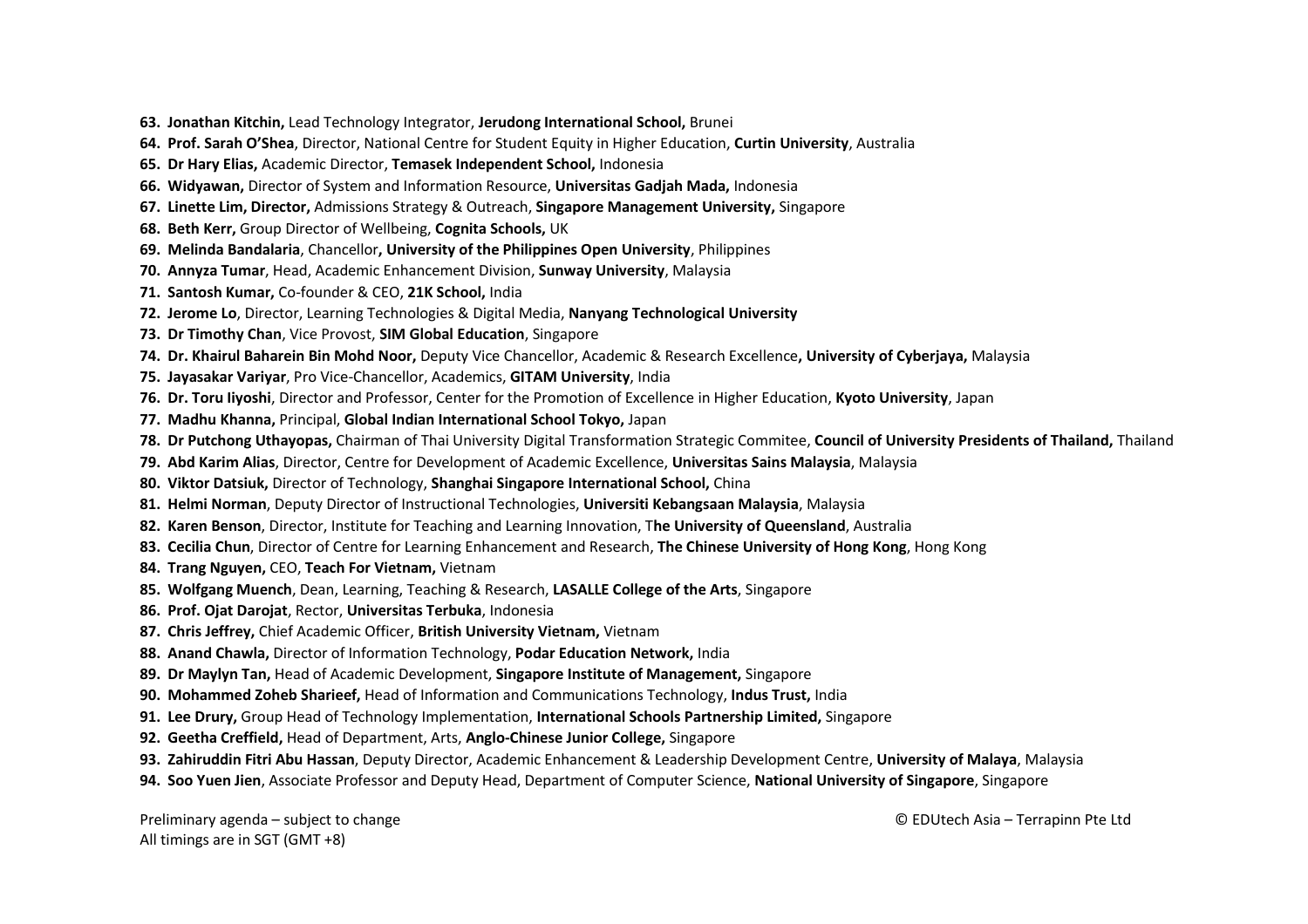- **95. Abhimanyu Basu,** Dean and CEO, **Dhirubhai Ambani International School,** India
- **96. May Lim**, Director, Centre for Learning Environment and Assessment Development, **Singapore Institute of Technology**, Singapore
- **97. Dr Kevin House, FCCT,** Education Futures Architect, **Education in Motion,** Singapore
- **98. Barbara Er,** Head of Marketing & Student Enrolment, **Manipal University College Malaysia,** Malaysia
- **99. Ruby P. Ramos,** Director Administrative Services Department, **De La Salle Santiago Zobel School,** Philippines
- **100. Wilson Scott,** Head of ICT, **YK Pao School,** China
- **101. John Gwyn Jones,** Chief Executive Officer, **Federation of British International Schools in Asia (FOBISIA),** Laos
- **102. Dr. Yap Wei Hsum,** Program Director, Biotechnology, **Taylor's University**, Malaysia
- **103. Câline Fonteneau,** Director of Admissions and Marketing, **KIS International School,** Thailand
- **104. Andrew Tay**, Head and Director, Health & Wellbeing, **National University of Singapore**, Singapore
- **105. Maria Luz C. Vilches,** Vice President, **Loyola Schools, Ateneo de Manila University,** Philippines
- **106. Mai Anh Tran,** Head of Marketing, Communications and Events, **Inspired Vietnam (Australian International School and European International School Ho Chi Minh City),** Vietnam
- **107. Dr Piyarat Khanthap,** ICT Director, **KIS International School,** Thailand
- **108. Evangeline Amor**, Assistant Vice President, Academic Affairs for Curriculum and Instruction, **University of the Philippines**, Philippines
- **109. Chatchai Kunavisarut**, Vice President for Student Affairs and Alumni Relations, **Mahidol University**, Thailand
- **110. Dr Chutiporn Anutariya**, Associate Dean of SET, **Asian Institute of Technology**, Thailand
- **111. Najeela Shihab,** Founder, **Sekolah Murid Merdeka,** Indonesia
- **112. Aiko Sumichan,** Vice Principal, **Mentari Intercultural School Bintaro,** Indonesia
- **113. Derrick Chang**, CEO, **PSB Academy**, Singapore
- **114. Dr. Luciana**, Dean of Faculty of Education and Language, **Atma Jaya Catholic University**, Indonesia
- **115. Kevin Yeoh,** Head of Information Services, **Heriot-Watt University Malaysia,** Malaysia
- **116. Krishnan Gopi,** Chief Disruption Officer, **GEMS Education,** UAE
- **117. Rita Atizena**, Director, Ateneo Teacher Center, **Ateneo de Manila University**, Philippines
- **118. Dr. Nimnual Piewthongngam**, Deputy Director, E-SAAN Center for Business and Economic Research, **Khon Kaen University**, Thailand
- **119. Cecilia Chan**, Associate Director, Centre for the Enhancement of Teaching and Learning, **University of Hong Kong**, Hong Kong
- **120. Earl Jude Paul L. Cleope**, Vice President for Academic Affairs, **Silliman University**, Philippines
- **121. Loretta O'Donnell**, Vice Provost Academic Affairs, **Nazarbayev University**, Kazakhstan
- **122. Beverley Webster**, Vice President, Education, **Monash University**, Malaysia
- **123. Matthew Scott,** Senior Vice Principal, **Middleton International School,** Malaysia
- **124. Jay Thompson,** Head of Primary, **Network International School,** Myanmar
- **125. Kenneth Siow,** Regional Director for Southeast Asia and General Manager (Singapore), **Tencent Cloud International**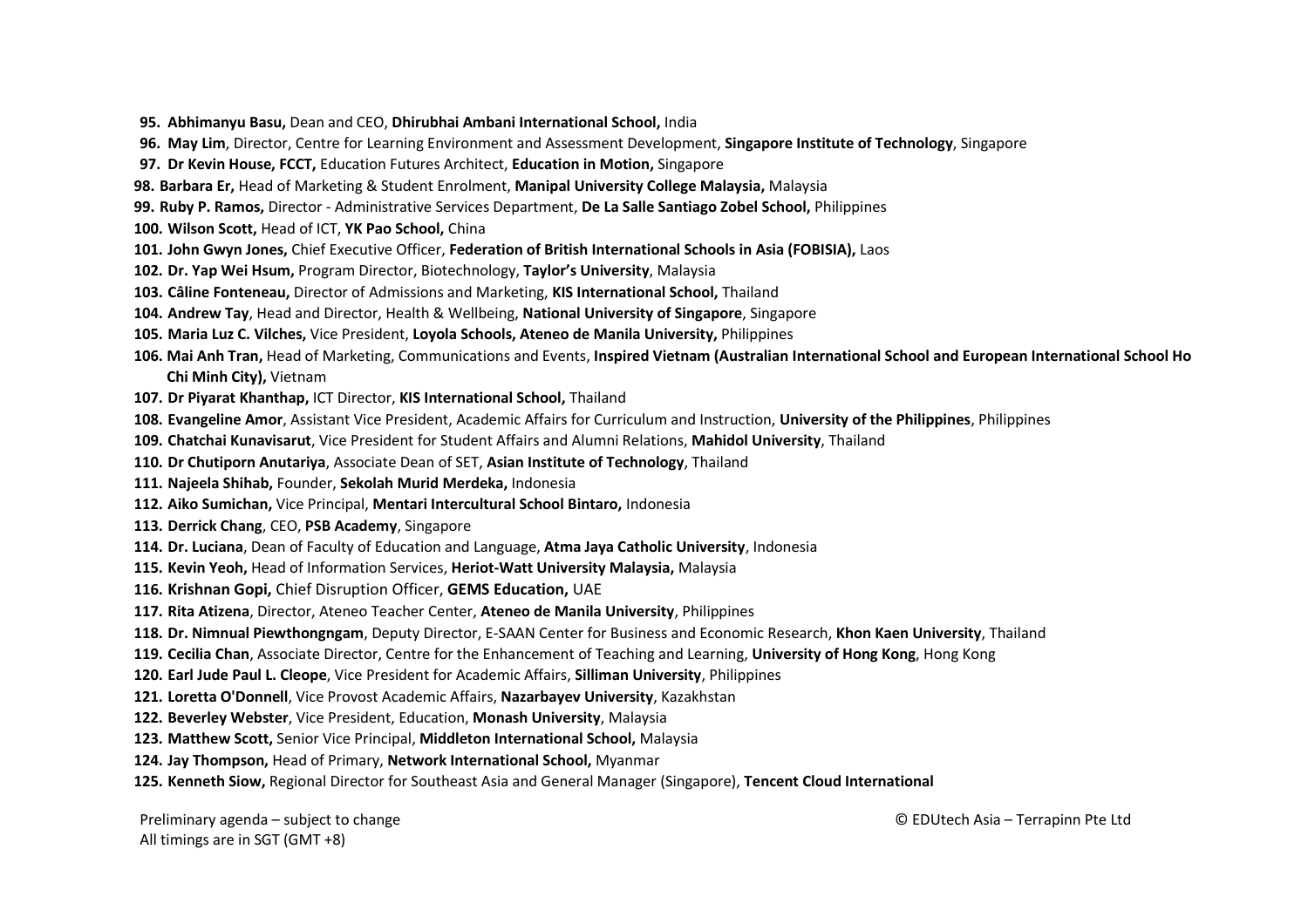**126. Dr Alok Kumar Gupta,** Regional Director, **National Institute of Open Schooling,** India

- **127. Mohamad Fahmi**, Director, Education Affairs and Internationalization, **Universitas Padjadjaran**, Indonesia
- **128. Assoc. Prof. Dr. Jirapon Sunkpho,** Vice President of Information Technology, **Thammasat University, Thailand**
- **129. Dr Supan Tungjitkusolmun,** President, **CMKL University,** Thailand
- **130. Maria Cecilia A. Tio Cuison**, Director, Office for Student Affairs, **University of Santo Tomas**, Philippines
- **131. Paulina Pannen**, Chairperson, **Cyber Education Institute**, Indonesia
- **132. Susan Ledger**, Head of School, Dean of Education, **University of Newcastle**, Australia
- **133. Assoc. Prof. Dr. Natcha Thawesaengskulthai,** Vice President for Strategic Planning, Innovation & Global Engagement, **Chulalongkorn University,** Thailand
- **134. Kelly Somerville,** Head of Inclusion, **Australian International School,** Singapore
- **135. Vorasuang Duangchinda**, Director, Office of Online Education, **Sripatum University**, Thailand
- **136. Assoc Prof Wenli Chen,** Head, Learning Sciences and Assessment, **National Institute of Education,** Singapore
- **137. Kristie Chen,** Head Professional Learning, **Raffles Institution,** Singapore
- **138. Chasen Stahl,** Group Director of Innovation, **Aoba--Japan International School,** Japan
- **139. Julia Chen**, Director, Education Development Centre, **Hong Kong Polytechnic University**, Hong Kong
- **140. Kevin Crouch,** Head of Ed-Tech and IT, **Western Academy of Beijing.** China
- **141. John Hui,** Chief Information Officer, **The Education University of Hong Kong,** Hong Kong
- **142. Augusto Gion Fabella,** Vice-President for Quality, Linkages, and Technology-Enabled Learning, **Jose Rizal University,** Philippines
- **143. Dr Christopher Hurley,** Director of Teaching & Learning, Head of Innovation, **Yew Chung International School of Shanghai,** China
- **144. Hamish Coates**, Deputy Director, Global Research Centre for the Assessment of College and Student Development, **Tsinghua University**, China
- **145. Reaz Shaheed,** Educational Technology Director, **Shattuck-St Mary's Forest City International School,** Malaysia
- **146. Alvin Miclat,** Head MIS/ IT, **Bina Bangsa School,** Indonesia
- **147. Bipasha Minocha,** Group Brand and Marketing Director, **EtonHouse International Education Group,** Singapore
- **148. Brian Meehan,** Director of Learning Technology, **Kaohsiung American School,** Taiwan
- **149. Pratibha Bhattacharya,** Head of ICT, **Don Bosco International School,** India
- **150. Keith Rutherford,** Director of Technology, **Tanglin Trust School,** Singapore
- **151. Sandhya Gatti,** Head Pedagogy & Professional Development, **Chaman Bhartiya School,** India
- **152. Patrick Holt,** Dean of Learning, **XCL World Academy,** Singapore
- **153. James Harding,** Project Director of Virtual Learning, **Warwick Independent Schools Foundation**, UK
- **154. Jintavee Khlaisang**, Deputy Director, Thailand Cyber University Project**, Ministry of Higher Education, Science, Research and Innovation**, Thailand
- **155. Camilla Tam,** Head of Learning & Development, NUS Centre for Future-Ready Graduates**, National University of Singapore**
- **156. Dr. Malini Eliatamby**, Deputy Vice President, Operations, **INCEIF**, Malaysia
- **157. Mary Tupan-Wenno**, Executive Director, **ECHO, Center for Diversity Policy**, The Netherlands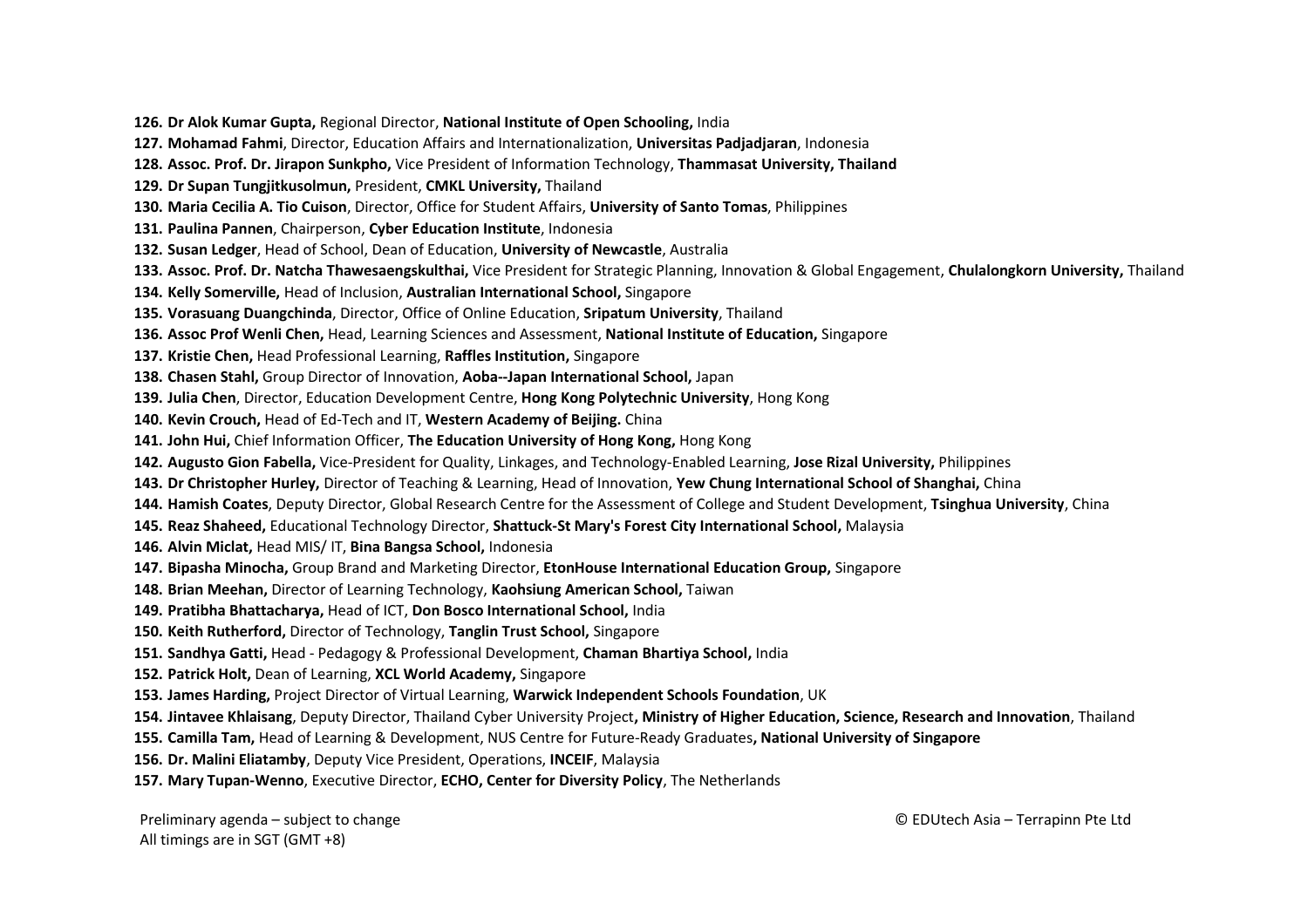- **158. David Boehm,** Director of Technology, **British School in Colombo**, Sri Lanka
- **159. Gulnura Rakhyshova,** Associate Director of Admissions, **Asia School of Business,** Malaysia
- **160. Joshua Mok**, Co-Director, **Asia Pacific Higher Education Research Partnership**, Hong Kong
- **161. Yuekun Li,** Country Manager, Philippines and Thailand, **ClassIn**
- **162. Dr Kate Erricker,** Assistant Director, **Nord Anglia University,** Asia
- **163. Lauren Sayer,** Executive Director Digital Learning, Research and Innovation, **Melbourne Girls' Grammar School,** Australia
- **164. Dr. Zaidatun Tasir**, Dean, Faculty of Social Sciences and Humanities, **Universiti Teknologi Malaysia**, Malaysia

## *All timings are in SGT (GMT +8)*

|       | <b>EDUtech Asia 2021: Day 1</b>                                                                                                                                                                  |                                                                                                                                                        |                                              |  |
|-------|--------------------------------------------------------------------------------------------------------------------------------------------------------------------------------------------------|--------------------------------------------------------------------------------------------------------------------------------------------------------|----------------------------------------------|--|
|       | Tuesday, 9 November 2021                                                                                                                                                                         |                                                                                                                                                        |                                              |  |
|       |                                                                                                                                                                                                  | Digital equity and the revitalisation of education                                                                                                     |                                              |  |
|       |                                                                                                                                                                                                  | There has never been a time so ripe for edtech to shape the future of education. In the opening sessions of EDUtech Asia 2021, we explore key ideas in |                                              |  |
|       |                                                                                                                                                                                                  | rethinking technology's role in digital equity, access to education, and the evolving models of education.                                             |                                              |  |
| 08.45 | <b>Opening Video</b>                                                                                                                                                                             |                                                                                                                                                        |                                              |  |
| 08.50 | Organiser's Welcome Remarks                                                                                                                                                                      |                                                                                                                                                        |                                              |  |
| 09:00 | Keynote: Creating the schools our children deserve: designing learning experiences that champion equity, access and well-being<br>Diane Tavenner, Co-founder and CEO, Summit Public Schools, USA |                                                                                                                                                        |                                              |  |
| 09:30 | Keynote: Extending learning beyond the classroom walls - Google Cloud                                                                                                                            |                                                                                                                                                        |                                              |  |
|       | $K-12$                                                                                                                                                                                           | <b>Higher Education</b>                                                                                                                                | $K-12$                                       |  |
|       | <b>New Pedagogies</b>                                                                                                                                                                            | <b>Digital Leadership</b>                                                                                                                              | <b>Virtual Classrooms</b>                    |  |
|       | Fireside Chat: Blended learning with hybrid                                                                                                                                                      | Panel: Instilling a culture of digital innovation                                                                                                      | Fireside chat: The rise of virtual schools:  |  |
|       | delivery as the norm - a long term shift in                                                                                                                                                      | and collaboration in higher education                                                                                                                  | delivering fully online education            |  |
|       | pedagogy                                                                                                                                                                                         | institutions                                                                                                                                           |                                              |  |
| 10:00 |                                                                                                                                                                                                  |                                                                                                                                                        | Santosh Kumar, Co-founder & CEO, 21K School, |  |
|       | Dr Elise Ecoff, Group Education Director, Nord                                                                                                                                                   | Assoc Prof Dr Mabel Tan, President and CEO,                                                                                                            | India                                        |  |
|       | Anglia Education, USA                                                                                                                                                                            | <b>UCSI College, Malaysia</b>                                                                                                                          | Najeela Shihab, Founder, Sekolah Murid       |  |
|       | Dr Kate Erricker, Assistant Director, Nord Anglia                                                                                                                                                |                                                                                                                                                        | Merdeka, Indonesia                           |  |
|       | <b>University, Asia</b>                                                                                                                                                                          |                                                                                                                                                        |                                              |  |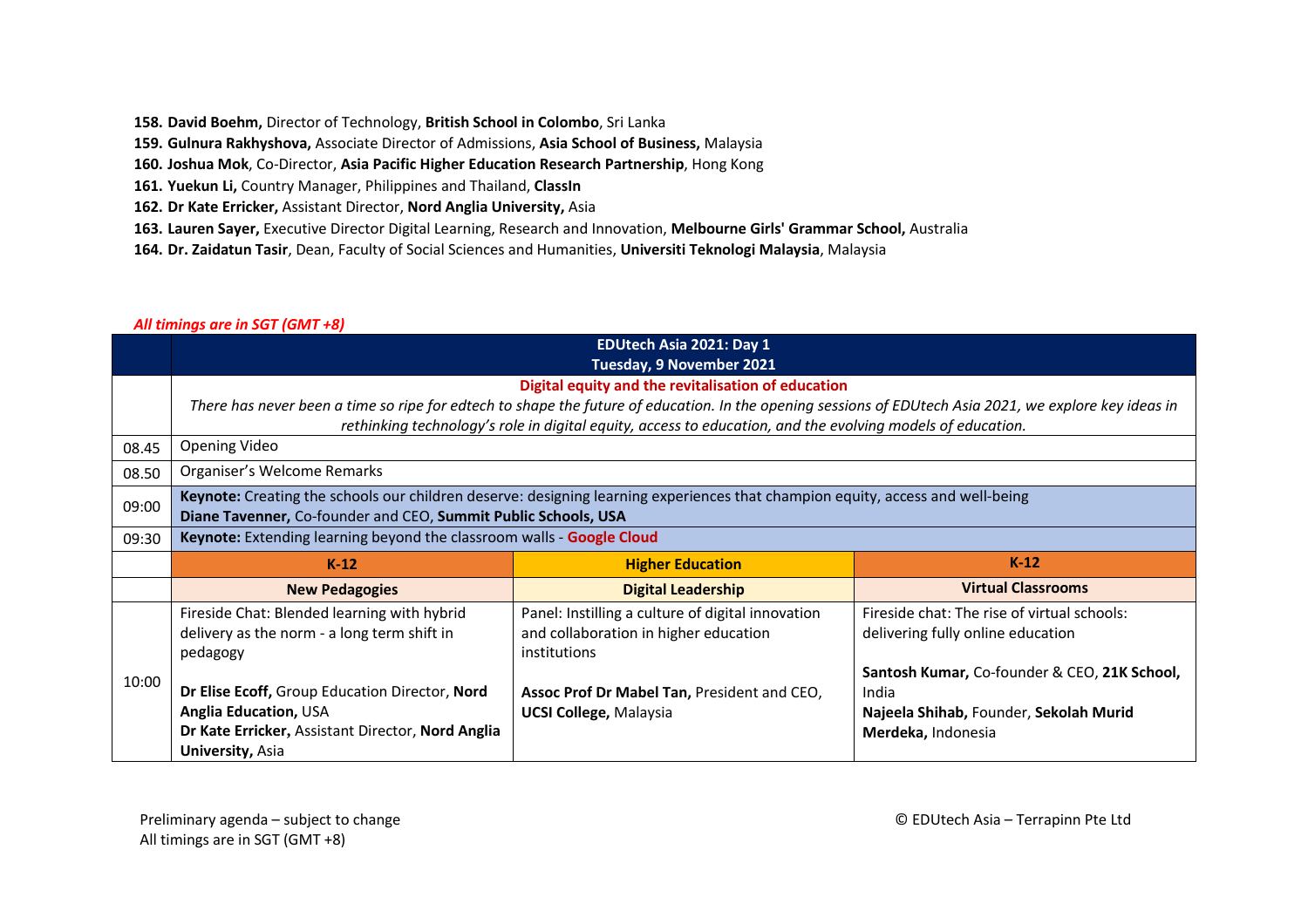| 10:30 | Presentation: Epson                                                                                                                                                                                                                                                                                                                                     | Le Nguyen Tue Hang, Vice Provost, Duy Tan<br>University, Vietnam<br>Dr Timothy Chan, Vice Provost, SIM Global<br><b>Education</b> , Singapore<br>Derrick Chang, CEO, PSB Academy, Singapore                                                                                                                                                         | Presentation: Google for Education                                                                                                                                                                                                                                                             |
|-------|---------------------------------------------------------------------------------------------------------------------------------------------------------------------------------------------------------------------------------------------------------------------------------------------------------------------------------------------------------|-----------------------------------------------------------------------------------------------------------------------------------------------------------------------------------------------------------------------------------------------------------------------------------------------------------------------------------------------------|------------------------------------------------------------------------------------------------------------------------------------------------------------------------------------------------------------------------------------------------------------------------------------------------|
| 11:00 | Panel: Digital pedagogy: producing outstanding<br>learning experiences and reimagining engaged<br>learning<br>Neelam Parmar, Director of Digital Learning and<br>Education, Harrow Schools, UK<br>Adrian Lim, Director of Education Services,<br>Methodist Preschools Services Pte Ltd,<br>Singapore                                                    | Fireside Chat: Unibuddy                                                                                                                                                                                                                                                                                                                             | Fireside Chat: Strategies and tools for flipping<br>your remote or hybrid classroom<br>Daniel Kilback, Principal of Technology,<br>Innovation, & Strategic Planning (HR), Korea<br>International School, South Korea<br>Rachel Hopkins, Associate Dean of Students,<br>Keystone Academy, China |
| 11:30 | Laura Brown, Director of Learning, International<br>School of Beijing, China<br>Dr. Russell Hazard, Director of Teaching,<br>Learning, & Innovation, NIT Education Group,<br>China<br>Yuekun Li, Country Manager, Philippines and<br>Thailand, ClassIn<br>Matthew Scott, Senior Vice Principal, Middleton<br>International School, Malaysia (moderator) | Fireside Chat: Lenovo                                                                                                                                                                                                                                                                                                                               | <b>Presentation: Tencent Cloud</b>                                                                                                                                                                                                                                                             |
| 12:00 | <b>Keynote: Microsoft</b>                                                                                                                                                                                                                                                                                                                               |                                                                                                                                                                                                                                                                                                                                                     |                                                                                                                                                                                                                                                                                                |
| 12:30 | Panel: Google for Education                                                                                                                                                                                                                                                                                                                             | Fireside chat: The higher learning institution of<br>the future: embracing digital disruption to<br>develop new models<br>Prof. Nick Klomp, Vice-Chancellor and President,<br><b>CQUniversity, Australia</b><br>Dr. Khairul Baharein Bin Mohd Noor, Deputy<br>Vice Chancellor, Academic & Research<br>Excellence, University of Cyberjaya, Malaysia | Panel: The classroom of the future: building a<br>technology-enabled curriculum<br>Identifying priorities in the curriculum<br>$\bullet$<br>where technology is enriching and<br>enhancing<br>The targeted use of technology to<br>improve personalised learning                               |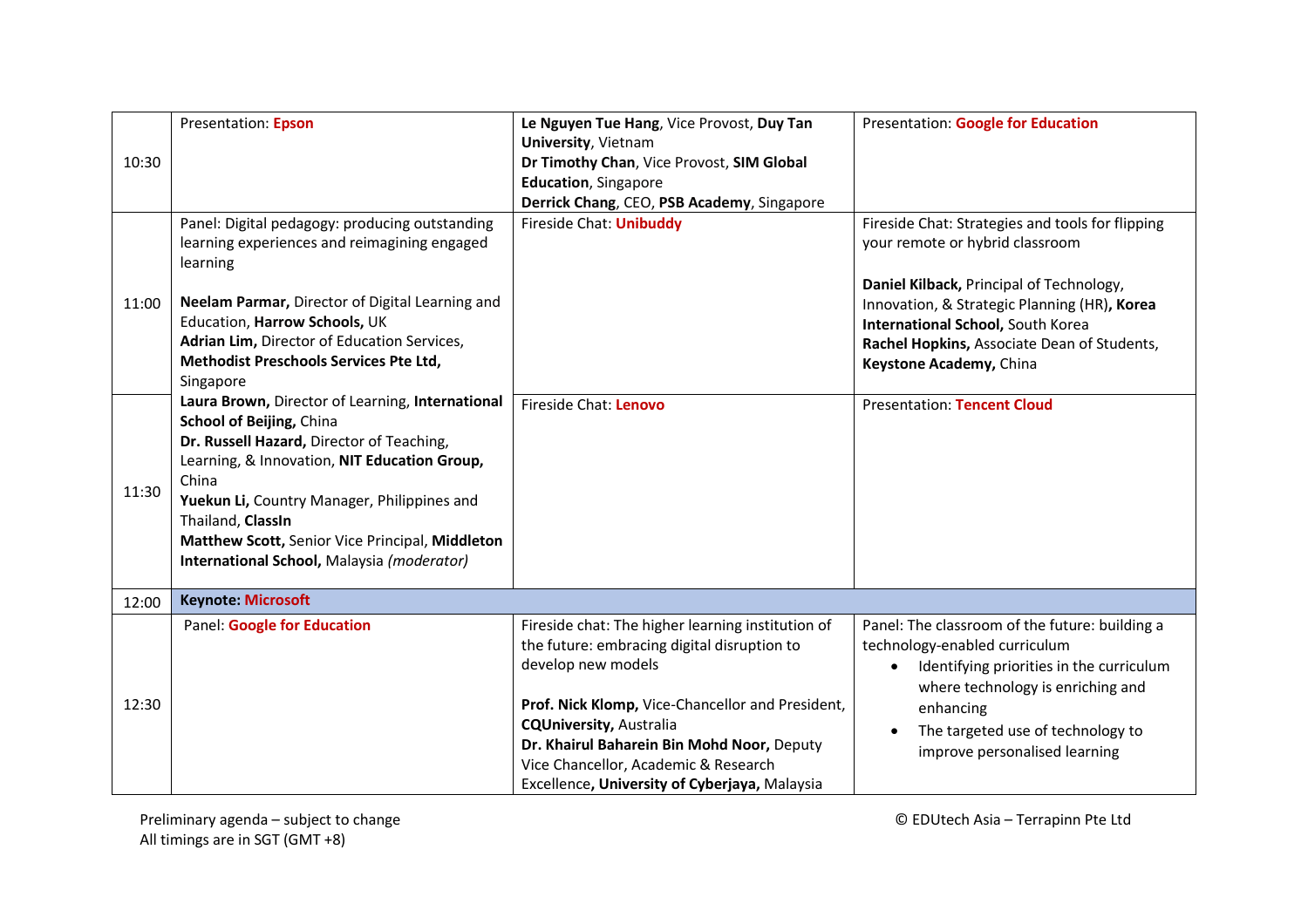| 13:00 |                                                                                                                                                                                                                                                                              | Panel: Google Cloud                                                                                   | Integrating immersive learning<br>$\bullet$<br>experiences such as interactive VR to<br>achieve learning objective<br>Madhu Khanna, Principal, Global Indian<br>International School Tokyo, Japan<br>Geetha Creffield, Head of Department, Arts,<br>Anglo-Chinese Junior College, Singapore<br>Abhimanyu Basu, Dean and CEO, Dhirubhai<br>Ambani International School, India<br>Brian Meehan, Director of Learning Technology,<br>Kaohsiung American School, Taiwan<br>John Gwyn Jones, Chief Executive Officer,<br><b>Federation of British International Schools in</b><br>Asia (FOBISIA), Laos (moderator) |
|-------|------------------------------------------------------------------------------------------------------------------------------------------------------------------------------------------------------------------------------------------------------------------------------|-------------------------------------------------------------------------------------------------------|---------------------------------------------------------------------------------------------------------------------------------------------------------------------------------------------------------------------------------------------------------------------------------------------------------------------------------------------------------------------------------------------------------------------------------------------------------------------------------------------------------------------------------------------------------------------------------------------------------------|
| 13:30 | Fireside Chat: Emphasising student-centred<br>learning and employing active learning activities<br>Lesley Meyer, Chief Education Officer, Dulwich<br><b>College International, Singapore</b><br>Kim Green, Head of School, International School<br>Ho Chi Minh City, Vietnam |                                                                                                       | <b>Presentation: LG Electronics</b>                                                                                                                                                                                                                                                                                                                                                                                                                                                                                                                                                                           |
| 14:00 | Keynote: Cyber Schooling That Works: The Future Is Now!<br>Dr. Sonny Magana, Award-Winning Teacher and Author, Disruptive Classroom Technologies, USA                                                                                                                        |                                                                                                       |                                                                                                                                                                                                                                                                                                                                                                                                                                                                                                                                                                                                               |
| 14:30 | <b>Keynote: Lenovo</b>                                                                                                                                                                                                                                                       |                                                                                                       |                                                                                                                                                                                                                                                                                                                                                                                                                                                                                                                                                                                                               |
|       | $K-12$                                                                                                                                                                                                                                                                       | <b>Higher Education</b>                                                                               | <b>Higher Education</b>                                                                                                                                                                                                                                                                                                                                                                                                                                                                                                                                                                                       |
|       | <b>Online Learning</b>                                                                                                                                                                                                                                                       | <b>Blended Learning</b>                                                                               | <b>Open Learning at Scale</b>                                                                                                                                                                                                                                                                                                                                                                                                                                                                                                                                                                                 |
| 15:00 | Fireside Chat: The future of online learning:<br>more personalisation, access to more academic                                                                                                                                                                               | Panel: The strategic use of technology to<br>optimize the blended learning experience                 | Fireside chat: Designing successful user-centred<br>frameworks for MOOCs                                                                                                                                                                                                                                                                                                                                                                                                                                                                                                                                      |
|       | content: Classin                                                                                                                                                                                                                                                             | Julia Chen, Director, Education Development<br>Centre, Hong Kong Polytechnic University, Hong<br>Kong | Dr. Zaidatun Tasir, Dean, Faculty of Social<br>Sciences and Humanities, Universiti Teknologi<br>Malaysia, Malaysia                                                                                                                                                                                                                                                                                                                                                                                                                                                                                            |

Preliminary agenda – subject to change **EXEC ENGLS** CHANGE CONTROLLER CHANGE CONTROLLER CHANGE CONTROLLER CHANGE CONTROLLER CHANGE CONTROLLER CHANGE CONTROLLER CHANGE CONTROLLER CHANGE CONTROLLER CHANGE CONTROLLER CHANGE C All timings are in SGT (GMT +8)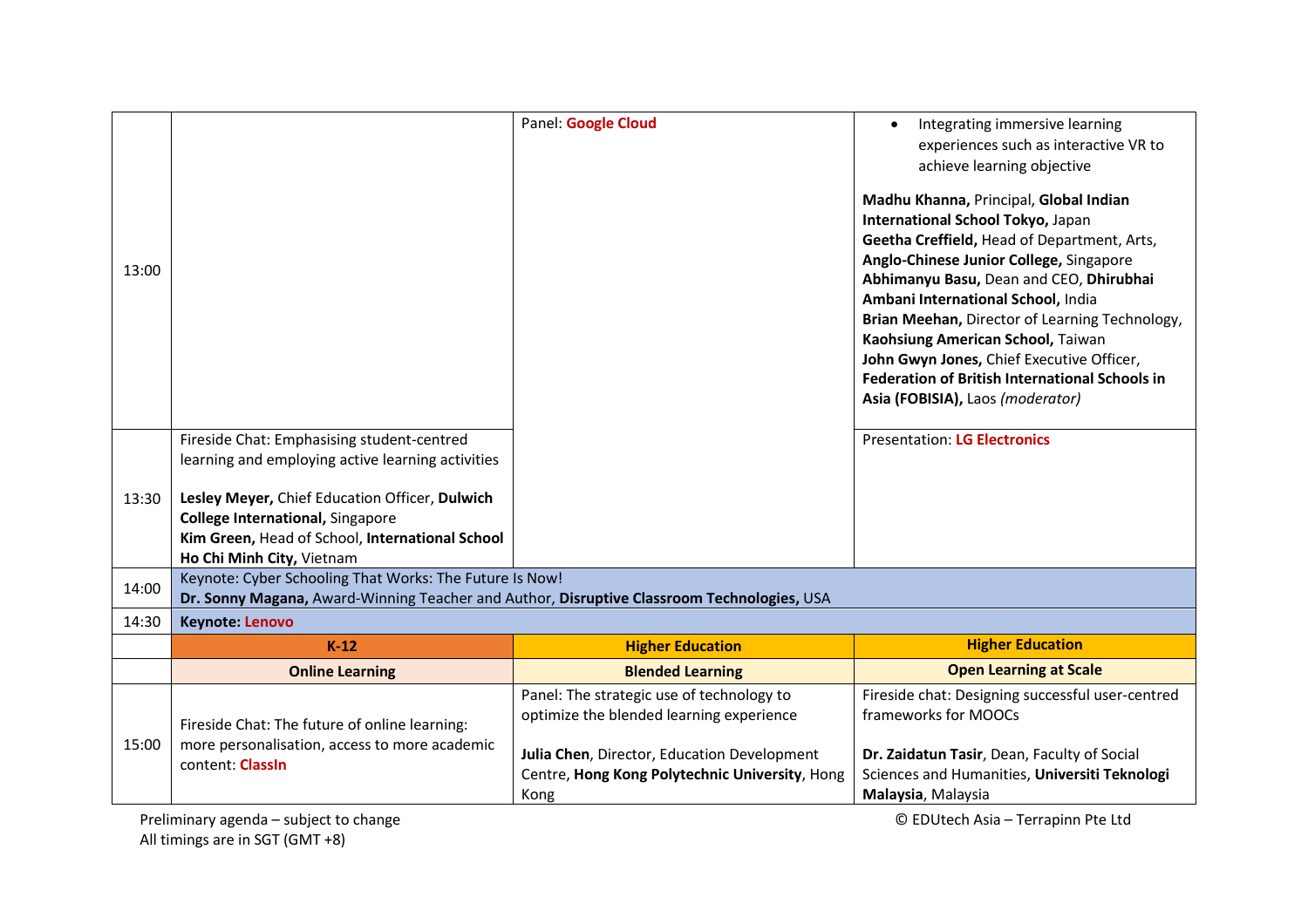| 15:30 | Fireside chat: Qualcomm                                                                                                                                                                                                                                                                                                                                                                                                                                                                                                                                                                     | Representative, Lenovo<br>Representative, Microsoft<br>Dr. Malini Eliatamby, Deputy Vice President,<br>Operations, INCEIF, Malaysia (moderator)<br>Fireside Chat: Effectively engaging students in                                                                                                                                                                                                                                                                                                                                                                                                                                                                                                            | Panel: The revival of MOOCs in Asia<br>The role of governments in<br>democratising education by providing                                                                                                                                                                                                                                                                                                                                                                                                                                                                                      |
|-------|---------------------------------------------------------------------------------------------------------------------------------------------------------------------------------------------------------------------------------------------------------------------------------------------------------------------------------------------------------------------------------------------------------------------------------------------------------------------------------------------------------------------------------------------------------------------------------------------|---------------------------------------------------------------------------------------------------------------------------------------------------------------------------------------------------------------------------------------------------------------------------------------------------------------------------------------------------------------------------------------------------------------------------------------------------------------------------------------------------------------------------------------------------------------------------------------------------------------------------------------------------------------------------------------------------------------|------------------------------------------------------------------------------------------------------------------------------------------------------------------------------------------------------------------------------------------------------------------------------------------------------------------------------------------------------------------------------------------------------------------------------------------------------------------------------------------------------------------------------------------------------------------------------------------------|
| 16:00 | Panel: Designing an effective and seamless<br>online teaching and learning environment<br>Terry McAdams, Director of Technology,<br>Research and Innovation, Branksome Hall Asia,<br>South Korea<br>Matthew Bentley, Head of Teaching & Learning<br>(K-12), Redlands, Australia<br>Craig Wehrle, Director of IT, North London<br>Collegiate School Jeju, South Korea<br>Dr Wagheeh Shukry Bin Hassan, Principal<br>Assistant Director, Learning Platforms,<br>Educational Technology and Resources Division,<br>Ministry of Education, Malaysia<br>Naima Charlier, Director of Teaching and | meaningful blended learning activities in a<br>remote learning scenario<br>Jayasakar Variyar, Pro Vice-Chancellor,<br>Academics, GITAM University, India<br>Soo Yuen Jien, Associate Professor and Deputy<br>Head, Department of Computer Science,<br>National University of Singapore, Singapore<br>Panel: Blended learning as the future of<br>education: Collaboration with teaching peers,<br>instructional designers, educational<br>technologists and IT staff<br>Dr. Dinh Tuan Long, Director of Technology and<br>Learning Material Center, Hanoi Open<br>University, Vietnam<br>Jerome Lo, Director, Learning Technologies &<br>Digital Media, Nanyang Technological<br><b>University, Singapore</b> | free online courses<br>What do MOOCs in Asia look like: what<br>$\bullet$<br>courses dominate and what do learners<br>want?<br>Platforms: Build your own or use a<br>provider?<br>Dr. Toru liyoshi, Director and Professor, Center<br>for the Promotion of Excellence in Higher<br>Education, Kyoto University, Japan<br>Abd Karim Alias, Director, Centre for<br>Development of Academic Excellence,<br>Universitas Sains Malaysia, Malaysia<br>Jintavee Khlaisang, Deputy Director, Thailand<br>Cyber University Project, Ministry of Higher<br>Education, Science, Research and Innovation, |
| 16:30 | Learning, Nord Anglia International School<br>Hong Kong, Hong Kong<br>Kenneth Siow, Regional Director for Southeast<br>Asia and General Manager (Singapore), Tencent<br>Cloud International (moderator)                                                                                                                                                                                                                                                                                                                                                                                     |                                                                                                                                                                                                                                                                                                                                                                                                                                                                                                                                                                                                                                                                                                               | Fireside chat: Quality assurance in learning at<br>scale<br>Prof. Ojat Darojat, Rector, Universitas Terbuka,<br>Indonesia<br>Vorasuang Duangchinda, Director, Office of<br>Online Education, Sripatum University, Thailand                                                                                                                                                                                                                                                                                                                                                                     |
| 17:00 | Fireside Chat: Instructional strategies for<br>promoting student engagement<br>T Narish Tamilarasan, Director of Digital<br>Learning, Sri KDU Sdn Bhd, Malaysia                                                                                                                                                                                                                                                                                                                                                                                                                             |                                                                                                                                                                                                                                                                                                                                                                                                                                                                                                                                                                                                                                                                                                               | Close of theatre                                                                                                                                                                                                                                                                                                                                                                                                                                                                                                                                                                               |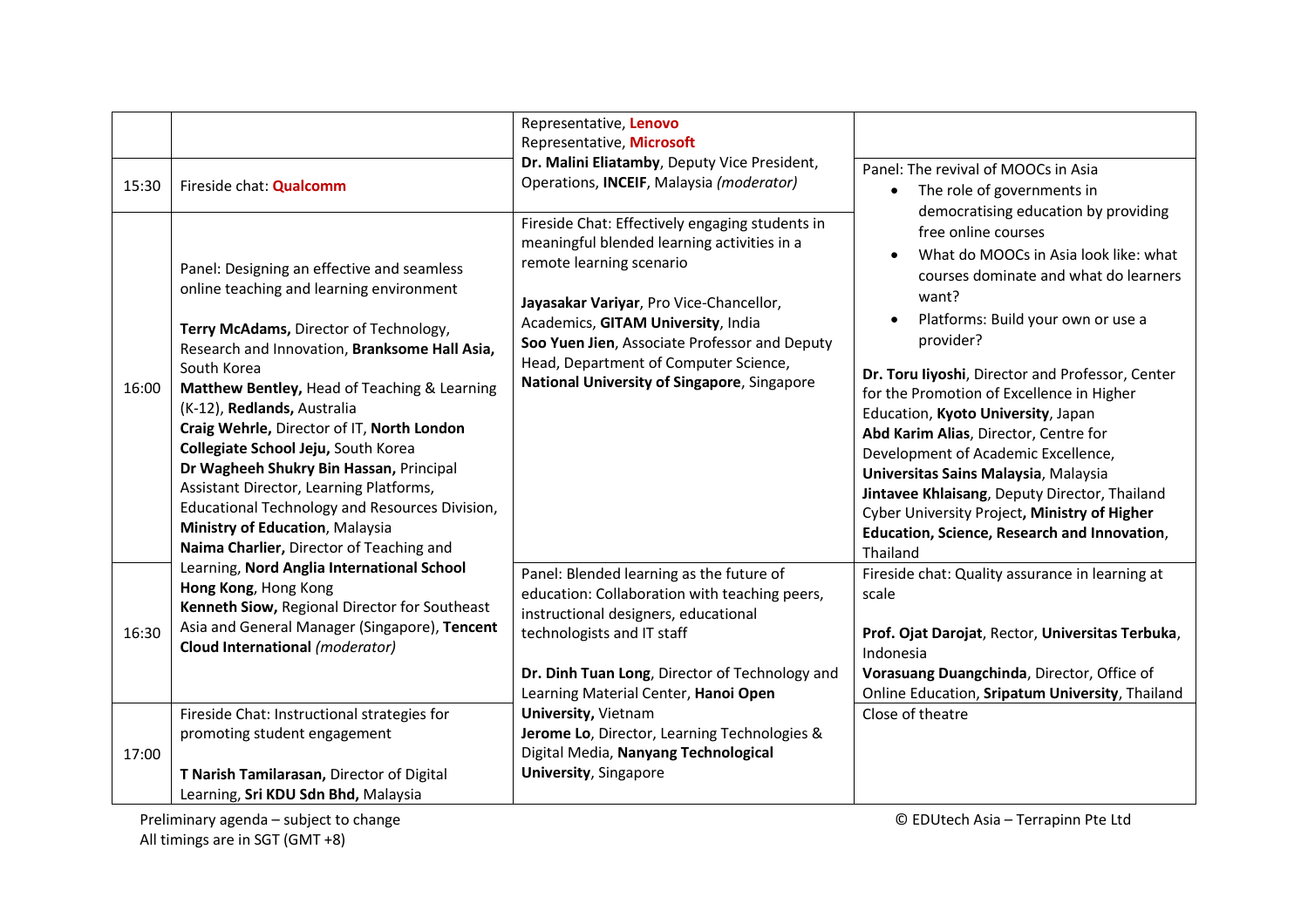|       | Jonathan Kitchin, Lead Technology Integrator, | Helmi Norman, Deputy Director of Instructional                                                                   |  |
|-------|-----------------------------------------------|------------------------------------------------------------------------------------------------------------------|--|
|       |                                               |                                                                                                                  |  |
|       | Jerudong International School, Brunei         | Technologies, Universiti Kebangsaan Malaysia,                                                                    |  |
|       |                                               | Malaysia                                                                                                         |  |
|       |                                               | <b>Mohamad Fahmi, Director, Education Affairs</b>                                                                |  |
|       |                                               | and Internationalization, Universitas                                                                            |  |
|       |                                               | Padjadjaran, Indonesia                                                                                           |  |
|       |                                               | Dr Chutiporn Anutariya, Associate Dean of SET,                                                                   |  |
|       |                                               | Asian Institute of Technology, Thailand                                                                          |  |
|       |                                               | (moderator)                                                                                                      |  |
|       | Close of theatre                              | Fireside Chat: Best-practice blended design: fully                                                               |  |
|       |                                               | redesigning course for online, then plotting in                                                                  |  |
|       |                                               | key, strategic, face-to-face experiences                                                                         |  |
|       |                                               |                                                                                                                  |  |
|       |                                               | Wolfgang Muench, Dean, Learning, Teaching &                                                                      |  |
| 17:30 |                                               | Research, LASALLE College of the Arts,                                                                           |  |
|       |                                               | Singapore                                                                                                        |  |
|       |                                               | Zahiruddin Fitri Abu Hassan, Deputy Director,                                                                    |  |
|       |                                               |                                                                                                                  |  |
|       |                                               | Academic Enhancement & Leadership                                                                                |  |
|       |                                               | Development Centre, University of Malaya,                                                                        |  |
|       |                                               | Malaysia                                                                                                         |  |
| 18:00 | <b>Keynote:</b> The Science of Learning       |                                                                                                                  |  |
|       |                                               | Pooja K. Agarwal, Ph.D., Cognitive Scientist and Author, Powerful Teaching: Unleash the Science of Learning, USA |  |
| 18:30 |                                               | Close of Day 1                                                                                                   |  |

## *All timings are in SGT (GMT +8)*

|       | <b>EDUtech Asia 2021: Conference Day 2</b>                                                                                                       |  |
|-------|--------------------------------------------------------------------------------------------------------------------------------------------------|--|
|       | Wednesday, 10 November 2021                                                                                                                      |  |
|       | <b>Digital Transformation</b>                                                                                                                    |  |
|       | In Day 2's opening keynote segment, we will discuss best practice for digital transformation in educational instructions and how to future-proof |  |
|       | education with technology                                                                                                                        |  |
| 08.45 | Opening Video                                                                                                                                    |  |
| 08.50 | Organiser's Welcome Remarks                                                                                                                      |  |
| 09:00 | Keynote: Failure to Disrupt: Why Technology Alone Can't Transform Education                                                                      |  |

Preliminary agenda – subject to change **EXEC ENGLES** CHANGE CONTROLLER CHANGE CONTROLLER CHANGE CONTROLLER CHANGE All timings are in SGT (GMT +8)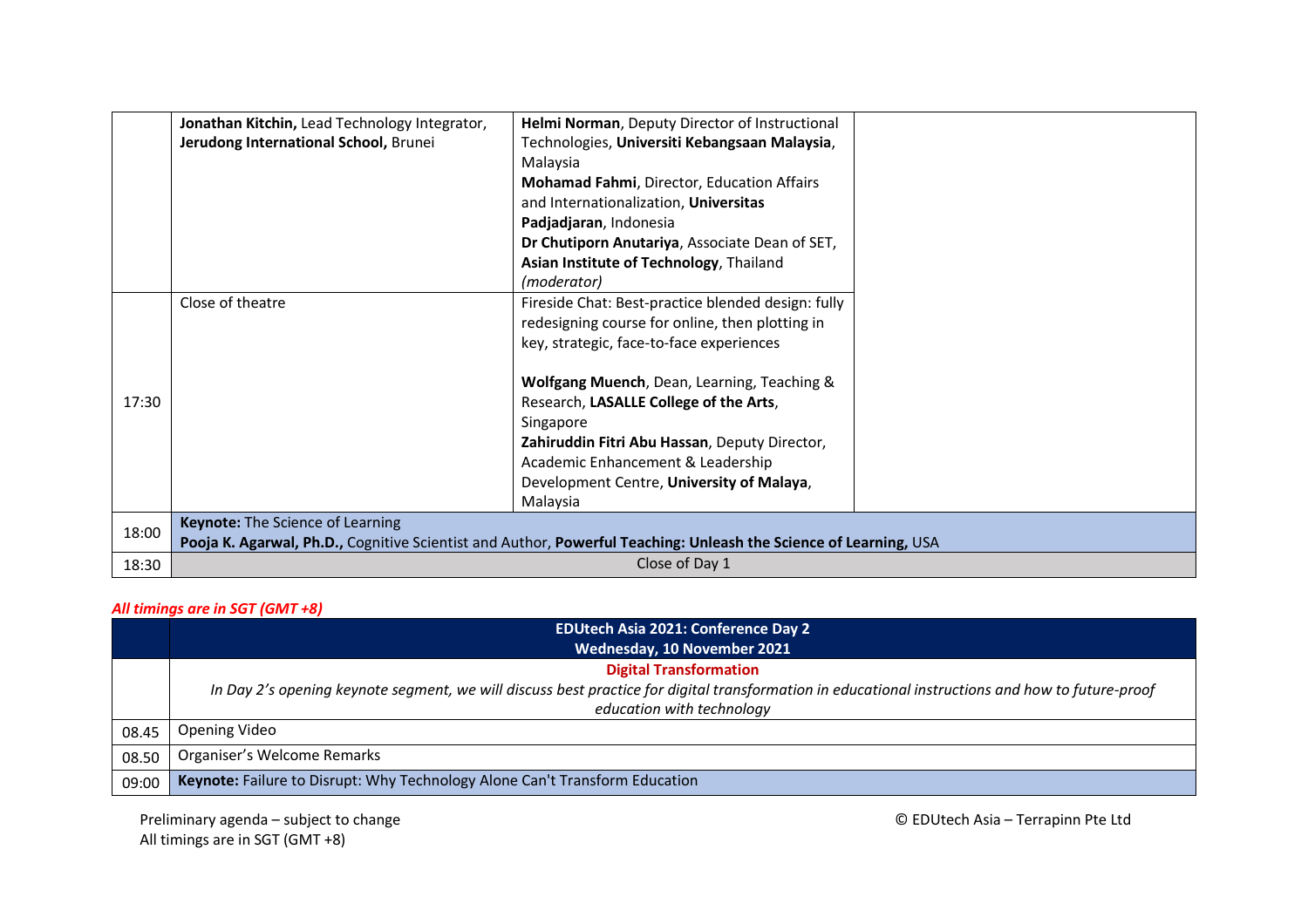|       | Justin Reich, Associated Professor in Digital Media, MIT and Author, Failure to Disrupt: Why Technology Alone Can't Transform Education, USA                                                        |                                                                                                                                                                                                                                                                                                                                                                                                             |                                                                                                                                                                                                                                                                                                               |
|-------|-----------------------------------------------------------------------------------------------------------------------------------------------------------------------------------------------------|-------------------------------------------------------------------------------------------------------------------------------------------------------------------------------------------------------------------------------------------------------------------------------------------------------------------------------------------------------------------------------------------------------------|---------------------------------------------------------------------------------------------------------------------------------------------------------------------------------------------------------------------------------------------------------------------------------------------------------------|
| 09:30 | Keynote: Developing your digital transformation roadmap: accessing technology and planning for successful implementation - Google for Education                                                     |                                                                                                                                                                                                                                                                                                                                                                                                             |                                                                                                                                                                                                                                                                                                               |
|       | $K-12$                                                                                                                                                                                              | <b>Higher Education</b>                                                                                                                                                                                                                                                                                                                                                                                     | <b>Higher Education</b>                                                                                                                                                                                                                                                                                       |
|       | <b>Learning Technologies</b>                                                                                                                                                                        | <b>Smart Learning Technologies</b>                                                                                                                                                                                                                                                                                                                                                                          | <b>Digital Assessment</b>                                                                                                                                                                                                                                                                                     |
| 10:00 | Fireside Chat: Driving change for students<br>through data and learning analytics: making<br>teaching more effective<br>Warren Apel, Director of Technology, The<br>American School in Japan, Japan | Panel: From digital literacy to digital<br>competency: more opportunities for CPD to<br>build faculty confidence in navigating the digital<br>era<br>Bert J. Tuga, President, Philippine Normal<br><b>University, Philippines</b><br>Annyza Tumar, Head, Academic Enhancement                                                                                                                               | Fireside Chat: Evaluating blended learning:<br>making assessment work<br>Rita Atizena, Director, Ateneo Teacher Center,<br><b>Ateneo de Manila University, Philippines</b><br>Cecilia Chan, Associate Director, Centre for the<br>Enhancement of Teaching and Learning,<br>University of Hong Kong, Hong Kong |
| 10:30 | Fireside Chat: Digital media in learning - building<br>a culture of collaboration and sharing<br>Debika Chatterji, Director Principal, JBCN<br>International School, Borivali, India                | Division, Sunway University, Malaysia<br>Dr Maylyn Tan, Head of Academic Development,<br>Singapore Institute of Management, Singapore<br>Dr. Luciana, Dean of Faculty of Education and<br>Language, Atma Jaya Catholic University,<br>Indonesia<br>Dr. Nimnual Piewthongngam, Deputy Director,<br><b>E-SAAN Center for Business and Economic</b><br>Research, Khon Kaen University, Thailand<br>(moderator) | Redefining the Hybrid Learning Experience<br>Ethan Li, Vice President, Avepoint                                                                                                                                                                                                                               |
| 11:00 | <b>Presentation: ClickView</b>                                                                                                                                                                      | Fireside chat: The potential of immersive<br>technology such as AR and VR in higher<br>education<br>Jonathan Foo, Associate Faculty & Course Lead,<br>Principal Investigator, XR Media Lab, Singapore<br><b>University of Social Sciences</b> , Singapore<br>Susan Ledger, Head of School, Dean of<br>Education, University of Newcastle, Australia                                                         | Panel: Effectively assessing students' learning<br>online<br>Aligning requirements for learning,<br>teaching, assessment and quality<br>assurance in your institution<br>Strategies for designing online/hybrid<br>assessments<br>Promoting academic integrity in an                                          |
| 11:30 | Fireside chat: Microsoft                                                                                                                                                                            | Fireside chat: Google Cloud                                                                                                                                                                                                                                                                                                                                                                                 | online environment                                                                                                                                                                                                                                                                                            |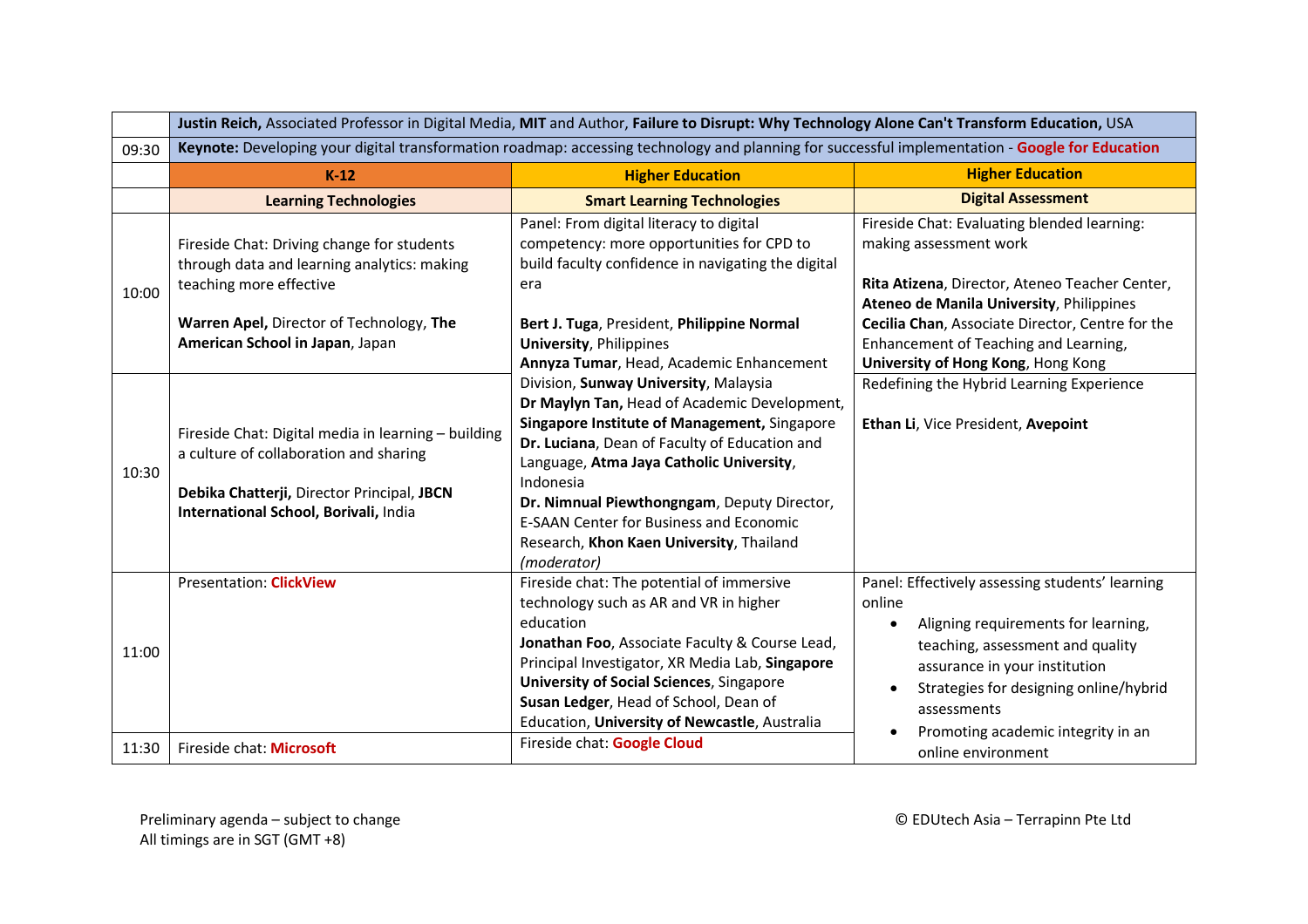|       |                                                                                                                                                                                                                                                                                                                                                                                        |                                                             | Developing a mix of low- and high-<br>$\bullet$                                                                                                                                                                                                                                                                                                                                                                                                                        |
|-------|----------------------------------------------------------------------------------------------------------------------------------------------------------------------------------------------------------------------------------------------------------------------------------------------------------------------------------------------------------------------------------------|-------------------------------------------------------------|------------------------------------------------------------------------------------------------------------------------------------------------------------------------------------------------------------------------------------------------------------------------------------------------------------------------------------------------------------------------------------------------------------------------------------------------------------------------|
|       |                                                                                                                                                                                                                                                                                                                                                                                        |                                                             | stakes online assessment                                                                                                                                                                                                                                                                                                                                                                                                                                               |
|       |                                                                                                                                                                                                                                                                                                                                                                                        |                                                             | May Lim, Director, Centre for Learning<br>Environment and Assessment Development,<br>Singapore Institute of Technology, Singapore<br>Evangeline Amor, Assistant Vice President,<br>Academic Affairs for Curriculum and Instruction,<br>University of the Philippines, Philippines<br>Loretta O'Donnell, Vice Provost Academic<br>Affairs, Nazarbayev University, Kazakhstan<br>Beverley Webster, Vice President, Education,<br>Monash University, Malaysia (moderator) |
| 12:00 | Keynote: Classin                                                                                                                                                                                                                                                                                                                                                                       |                                                             |                                                                                                                                                                                                                                                                                                                                                                                                                                                                        |
| 12:30 | Fireside Chat: Professional development:<br>Improving access to high quality CPD to equip<br>teachers with hard and soft skills needed for the<br>digital age of learning<br>Fiona Carter, Director of Academics for Early<br>Years, Wellington College China, China<br>Cécile Doyen, Head of Professional Learning &<br>Development, Council of International Schools,<br>Netherlands | Panel: The power of cloud in higher education<br><b>AWS</b> | Panel: Bringing assessments into the digital age<br>Evaluating online assessment platforms<br>Digital proctoring: mitigating the stress<br>factor<br>Providing data-driven diagnostic<br>feedback to students<br>Defining what digital assessment in your<br>institution look likes in the short- and<br>long-term                                                                                                                                                     |
| 13:00 | Panel: How educators, instructional staff and IT<br>staff can work together to align pedagogy and<br>technology to achieve teaching and learning<br>goals                                                                                                                                                                                                                              |                                                             | Providing portals for information and<br>discussion for students<br>Balancing automated and human<br>marking                                                                                                                                                                                                                                                                                                                                                           |
|       | Yi-Xian Ng, Executive<br>Director, EtonHouse International Education<br>Group, Singapore                                                                                                                                                                                                                                                                                               |                                                             | Karen Benson, Director, Institute for Teaching<br>and Learning Innovation, The University of<br>Queensland, Australia<br>Cecilia Chun, Director of Centre for Learning<br>Enhancement and Research, The Chinese                                                                                                                                                                                                                                                        |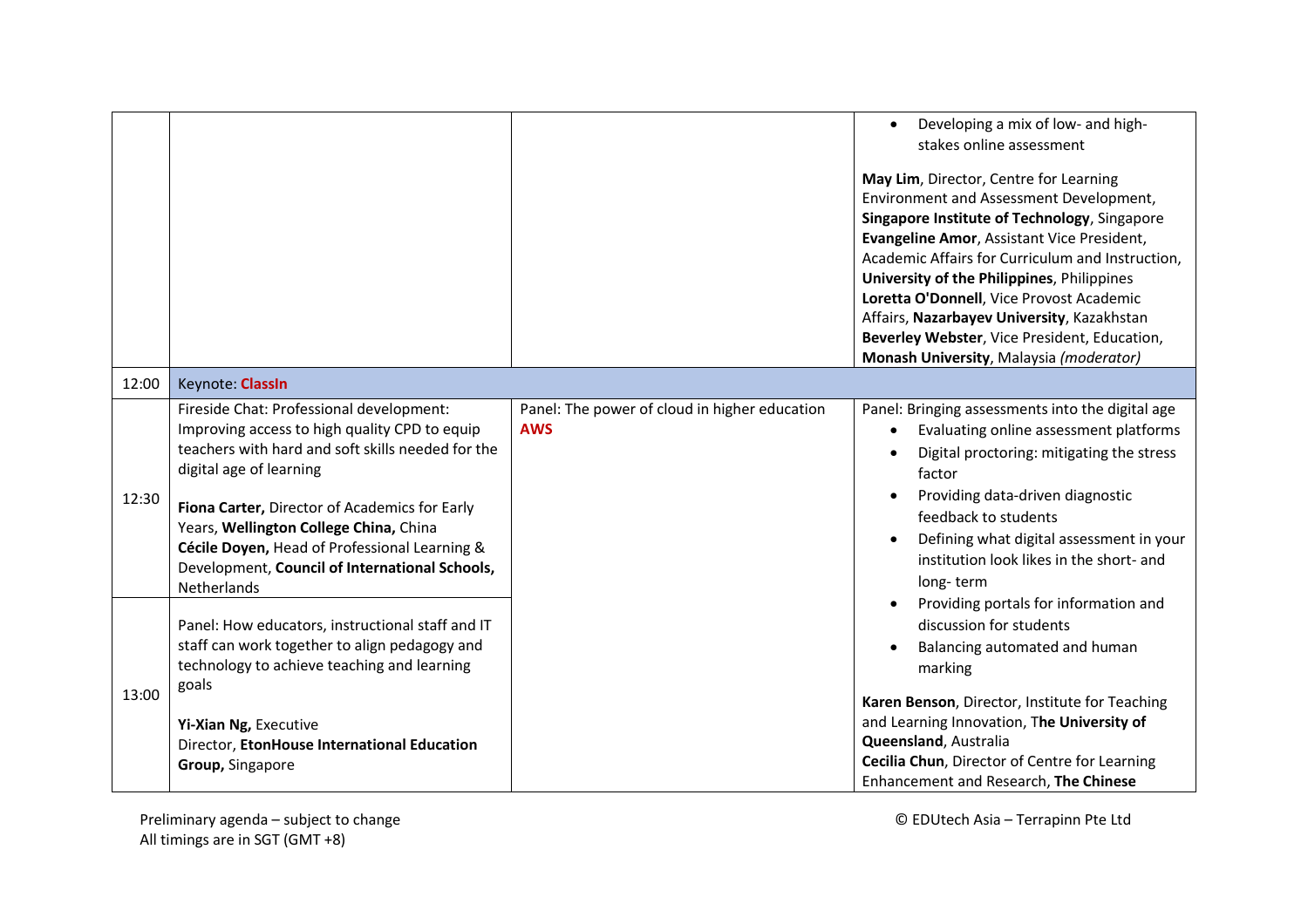|       | Daniela Silva, Group Head of Learning                                            |                                                                                                                                                        | University of Hong Kong, Hong Kong             |
|-------|----------------------------------------------------------------------------------|--------------------------------------------------------------------------------------------------------------------------------------------------------|------------------------------------------------|
|       | Innovation, Education in Motion, Singapore                                       |                                                                                                                                                        | Earl Jude Paul L. Cleope, Vice President for   |
|       | Sunny Thakral, Head of Computer Science,                                         |                                                                                                                                                        | Academic Affairs, Silliman University,         |
|       | Brighton College Bangkok, Thailand                                               |                                                                                                                                                        | Philippines                                    |
|       | Dr Hary Elias, Academic Director, Temasek                                        |                                                                                                                                                        | Hamish Coates, Deputy Director, Global         |
|       | Independent School, Indonesia                                                    |                                                                                                                                                        | Research Centre for the Assessment of College  |
|       | Jay Thompson, Head of Primary, Network                                           |                                                                                                                                                        | and Student Development, Tsinghua University,  |
|       | International School, Myanmar (moderator)                                        |                                                                                                                                                        | China (moderator)                              |
|       |                                                                                  | Fireside chat: ClassIn                                                                                                                                 | Fireside chat: Assessing laboratory work in an |
|       |                                                                                  |                                                                                                                                                        | online environment: Can it be done?            |
| 13:30 |                                                                                  |                                                                                                                                                        |                                                |
|       |                                                                                  |                                                                                                                                                        | Dr. Yap Wei Hsum, Program Director,            |
|       |                                                                                  |                                                                                                                                                        | Biotechnology, Taylor's University, Malaysia   |
| 14:00 | Keynote: Edutainment Gamification of Learning by Tencent Cloud                   |                                                                                                                                                        |                                                |
|       |                                                                                  | Kenneth Siow, Regional Director for Southeast Asia and General Manager (Singapore), Tencent Cloud International                                        |                                                |
|       |                                                                                  | <b>Wellbeing</b>                                                                                                                                       |                                                |
|       |                                                                                  | Educational leaders continue to face profound challenges during the pandemic, including working to protect the wellbeing of their communities. In this |                                                |
|       |                                                                                  | session, we'll explore instilling a whole-community approach to promoting wellbeing where everyone can meet their learning potential, cope and seek    |                                                |
|       |                                                                                  | help with stresses, and remain connected with one another.                                                                                             |                                                |
|       |                                                                                  | Keynote: Protecting the wellbeing of your community: building a sense of community and belonging in a remote environment, providing support            |                                                |
| 14:30 | virtually and building social emotional skills amongst your students and faculty |                                                                                                                                                        |                                                |
|       |                                                                                  | Anne Johnstone, Principal, Ravenswood School for Girls, and Chair, Positive Education Schools Association (PESA), Australia                            |                                                |
|       | $K-12$                                                                           | <b>Higher Education</b>                                                                                                                                | $K-12$                                         |
|       | Wellbeing in the digital era                                                     | Wellbeing in the digital era                                                                                                                           | <b>Digital Assessment</b>                      |
|       | Fireside Chat: Faculty wellbeing: Its role in                                    | Panel: Supporting student wellbeing in an                                                                                                              | Fireside chat/presentation: OpenAssessment     |
|       | cultivating a mentally healthy school, retaining                                 | online/hybrid environment: providing easy                                                                                                              |                                                |
|       | and motivating staff and promoting pupil                                         | access to virtual support and instilling a culture                                                                                                     |                                                |
|       | wellbeing                                                                        | of approachability and empathy in                                                                                                                      |                                                |
| 15:00 |                                                                                  | communication                                                                                                                                          |                                                |
|       | Aiko Sumichan, Vice Principal, Mentari                                           |                                                                                                                                                        |                                                |
|       | Intercultural School Bintaro, Indonesia                                          |                                                                                                                                                        |                                                |
|       | Sandhya Gatti, Head - Pedagogy & Professional                                    |                                                                                                                                                        |                                                |
|       | Development, Chaman Bhartiya School, India                                       |                                                                                                                                                        |                                                |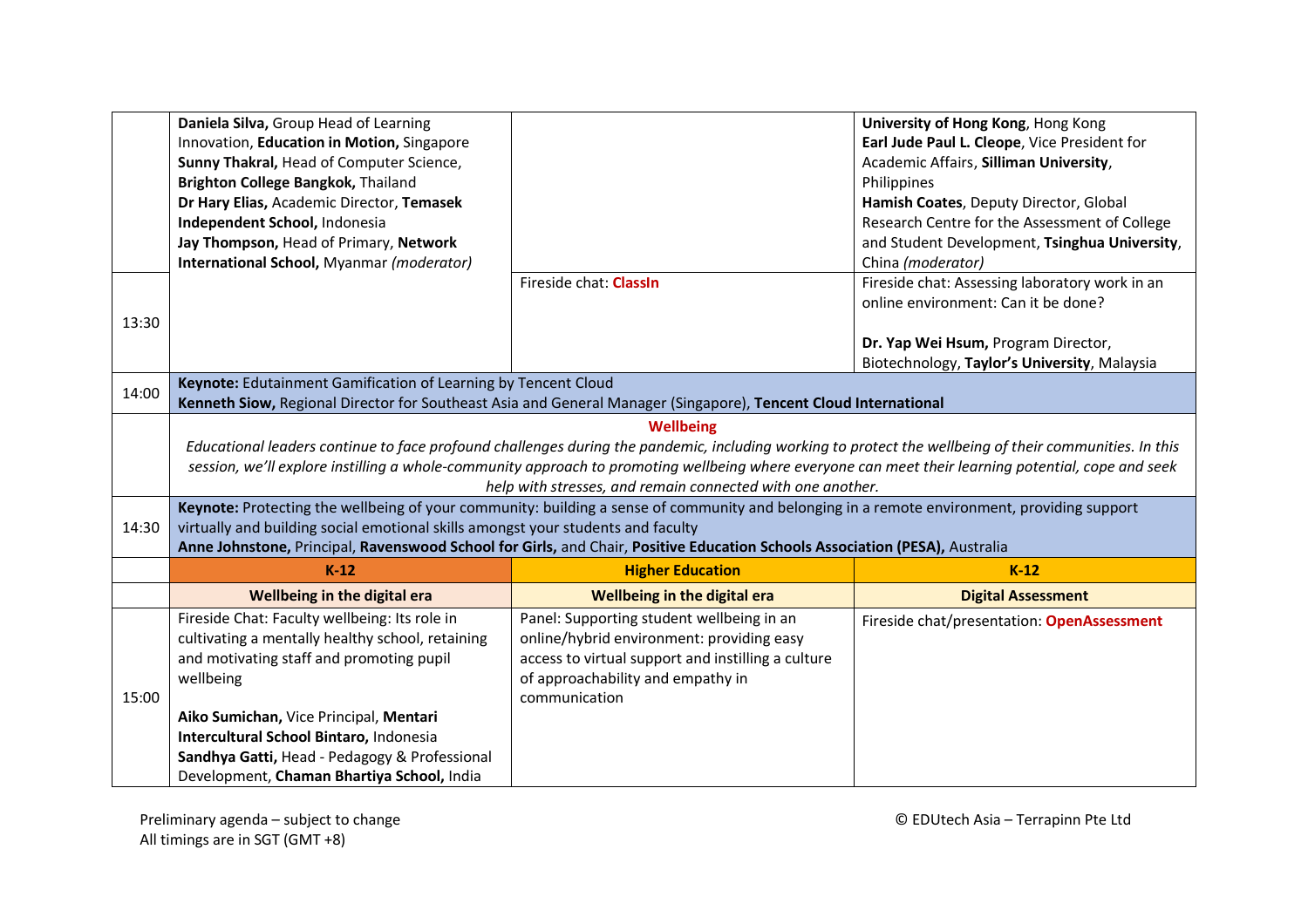| 15:30 | Fireside Chat: Learning and wellbeing: Ensuring<br>students' wellbeing is prioritised and that<br>learning experiences are enriching and<br>empowering<br>Beth Kerr, Group Director of Wellbeing, Cognita<br>Schools, UK<br>Kelly Somerville, Head of Inclusion, Australian<br><b>International School, Singapore</b>                                                                                                                                                                                                                               | Chatchai Kunavisarut, Vice President for Student<br>Affairs and Alumni Relations, Mahidol<br>University, Thailand<br>Maria Cecilia A. Tio Cuison, Director, Office for<br>Student Affairs, University of Santo Tomas,<br>Philippines                                                                                                             | Fireside Chat: Rethinking assessments for online<br>and hybrid delivery - choosing technology and<br>designing effective assessments<br>Andrew Miller, Director of Teaching and<br>Learning, Singapore American School, Singapore<br>Reaz Shaheed, Educational Technology Director,<br><b>Shattuck-St Mary's Forest City International</b><br>School, Malaysia |
|-------|-----------------------------------------------------------------------------------------------------------------------------------------------------------------------------------------------------------------------------------------------------------------------------------------------------------------------------------------------------------------------------------------------------------------------------------------------------------------------------------------------------------------------------------------------------|--------------------------------------------------------------------------------------------------------------------------------------------------------------------------------------------------------------------------------------------------------------------------------------------------------------------------------------------------|----------------------------------------------------------------------------------------------------------------------------------------------------------------------------------------------------------------------------------------------------------------------------------------------------------------------------------------------------------------|
| 16:00 | Panel: Supporting school-wide wellbeing<br>including students, staff, parents and the wider<br>community: Nurturing an environment of<br>openness, communication and empathy                                                                                                                                                                                                                                                                                                                                                                        | Fireside Chat: Wellbeing pedagogies: Creating<br>and sustain healthy learning settings, creating<br>connections, fostering inclusion and a sense of<br>community                                                                                                                                                                                 | Panel: Effectively and fairly assessing students<br>online<br>Balancing summative and formative<br>$\bullet$<br>assessment                                                                                                                                                                                                                                     |
| 16:30 | Lim Lai Cheng, Founding Member, International<br>Positive Education Network (IPEN) and<br>Chairman, Singapore Positive Education<br>Network, Singapore<br>Rami Madani, Head of School, The International<br>School of Kuala Lumpur, Malaysia<br>Stuart McLay, Director of Education Quality<br>Assurance & Accreditation, Vinschool Education<br>Management, Vietnam<br>Mark Orrow-Whiting, Director of Curriculum<br>and Student Performance, Nord Anglia<br>Education, UK<br>Grace Yeoh, Senior Journalist, CNA Digital,<br>Singapore (moderator) | Fireside Chat: Social and emotional learning<br>(SEL) activities for faculty wellbeing - tools for<br>design, implementation, and measurement<br>Dr. Jenny Wong, Dean, Faculty of Business, Saito<br><b>University College, Malaysia</b><br>Andrew Tay, Head and Director, Health &<br>Wellbeing, National University of Singapore,<br>Singapore | Best practice assessment design<br>strategies<br>Holistic assessment in an online<br>environment                                                                                                                                                                                                                                                               |
|       | <b>Access to education</b>                                                                                                                                                                                                                                                                                                                                                                                                                                                                                                                          | <b>Access to education</b>                                                                                                                                                                                                                                                                                                                       | Fireside chat: Automated AI marking                                                                                                                                                                                                                                                                                                                            |
| 17:00 | Panel: Digital transformation to bridge the gap:<br>access, affordability, and equity                                                                                                                                                                                                                                                                                                                                                                                                                                                               | Fireside Chat: The realities of student access and<br>connectivity: How institutions can better<br>support their students                                                                                                                                                                                                                        | Assoc Prof Wenli Chen, Head, Learning Sciences<br>and Assessment, National Institute of<br><b>Education, Singapore</b>                                                                                                                                                                                                                                         |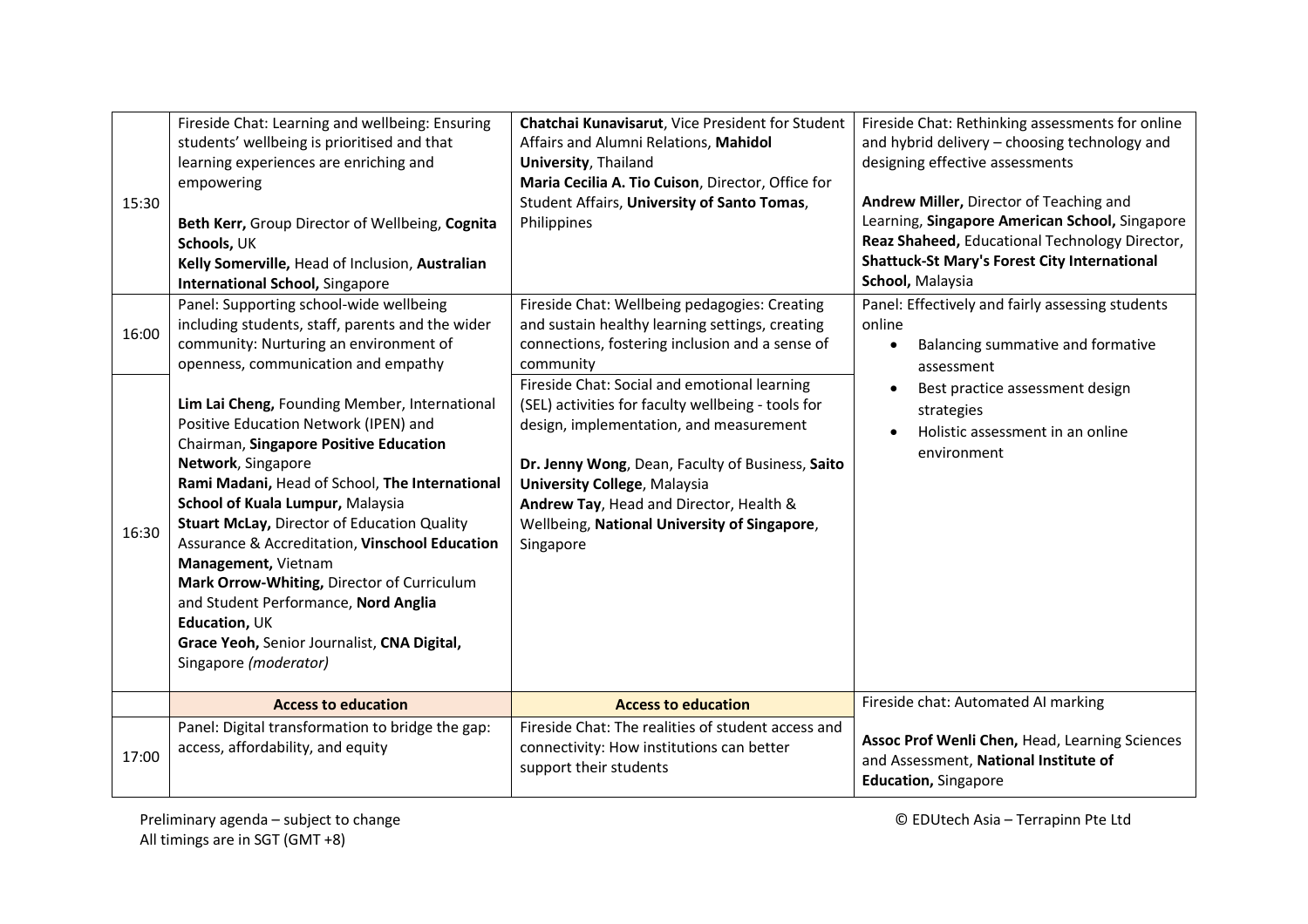| 17:30 | Jaspal Sidhu, Founder and Chairman, SIS and<br>Inspirasi Group of Schools, Indonesia<br>Jukka T. Tulivuori, Social Sector Specialist, Asian<br>Development Bank, Philippines<br>Kyungah Kristy Bang, Programme Officer,<br><b>UNESCO Bangkok, Thailand</b><br>Dr Alok Kumar Gupta, Regional Director,<br>National Institute of Open Schooling, India | Panel: Making higher education more accessible<br>and inclusive for all: Ensuring access to high-<br>quality and equitable education<br>Prof. Sarah O'Shea, Director, National Centre for<br>Student Equity in Higher Education, Curtin<br>University, Australia<br>Melinda Bandalaria, Chancellor, University of                      | Panel: Creating more equitable next-gen K-12<br>digital assessment<br>Exploring alternatives to traditional<br>assessment<br>Evaluating your assessment and grading<br>system with a critical eye<br>Assessing what we teach and teaching        |
|-------|------------------------------------------------------------------------------------------------------------------------------------------------------------------------------------------------------------------------------------------------------------------------------------------------------------------------------------------------------|----------------------------------------------------------------------------------------------------------------------------------------------------------------------------------------------------------------------------------------------------------------------------------------------------------------------------------------|--------------------------------------------------------------------------------------------------------------------------------------------------------------------------------------------------------------------------------------------------|
| 18:00 | Fireside chat: Connecting marginalised<br>communities: strategies for learning in<br>challenging times<br>Francisco Benavides, Regional Education<br>Adviser, East Asia and Pacific Regional Office<br>(EAPRO), UNICEF<br>Trang Nguyen, CEO, Teach For Vietnam,<br>Vietnam                                                                           | the Philippines Open University, Philippines<br>Paulina Pannen, Chairperson, Cyber Education<br>Institute, Indonesia<br>Joshua Mok, Co-Director, Asia Pacific Higher<br><b>Education Research Partnership, Hong Kong</b><br>Mary Tupan-Wenno, Executive Director, ECHO,<br>Center for Diversity Policy, The Netherlands<br>(moderator) | what we assess: using backwards design<br>Dr Christopher Hurley, Director of Teaching &<br>Learning, Head of Innovation, Yew Chung<br>International School of Shanghai, China<br>Patrick Holt, Dean of Learning, XCL World<br>Academy, Singapore |
| 18:30 |                                                                                                                                                                                                                                                                                                                                                      | Close of Day 2                                                                                                                                                                                                                                                                                                                         |                                                                                                                                                                                                                                                  |

## *All timings are in SGT (GMT +8)*

|       | <b>EDUtech Asia 2021: Conference Day 3</b>                                                                                                |                                                                                                                                                                  |                          |
|-------|-------------------------------------------------------------------------------------------------------------------------------------------|------------------------------------------------------------------------------------------------------------------------------------------------------------------|--------------------------|
|       |                                                                                                                                           | Thursday, 11 November 2021                                                                                                                                       |                          |
|       |                                                                                                                                           | <b>CIO Summit</b>                                                                                                                                                |                          |
|       |                                                                                                                                           | Day 3 is dedicated to the discussion about why the IT leader role in education has never been more important to the success of schools and higher                |                          |
|       |                                                                                                                                           | education institutions. IT leaders not only understand the tools and solutions of critical areas such as connectivity, service, and security but also facilitate |                          |
|       |                                                                                                                                           | desired outcomes, such as student retention and administrative simplification.                                                                                   |                          |
| 08.45 | Opening Video                                                                                                                             |                                                                                                                                                                  |                          |
| 08.50 | Organiser's Welcome Remarks                                                                                                               |                                                                                                                                                                  |                          |
|       | Keynote: The expanded role of CIOs in education: how business-centric tech experts can shape academic directions and strategic activities |                                                                                                                                                                  |                          |
| 09:00 | Tan Shui-Min, Chief Information Technology Officer, National University of Singapore                                                      |                                                                                                                                                                  |                          |
| 09:30 | Keynote: Leadership for digital strategy: AWS                                                                                             |                                                                                                                                                                  |                          |
|       | <b>K-12 IT Leaders Forum</b>                                                                                                              | <b>HE IT Leaders Forum</b>                                                                                                                                       | <b>HE Digital Campus</b> |
|       | Preliminary agenda - subject to change<br>© EDUtech Asia – Terrapinn Pte Ltd                                                              |                                                                                                                                                                  |                          |

All timings are in SGT (GMT +8)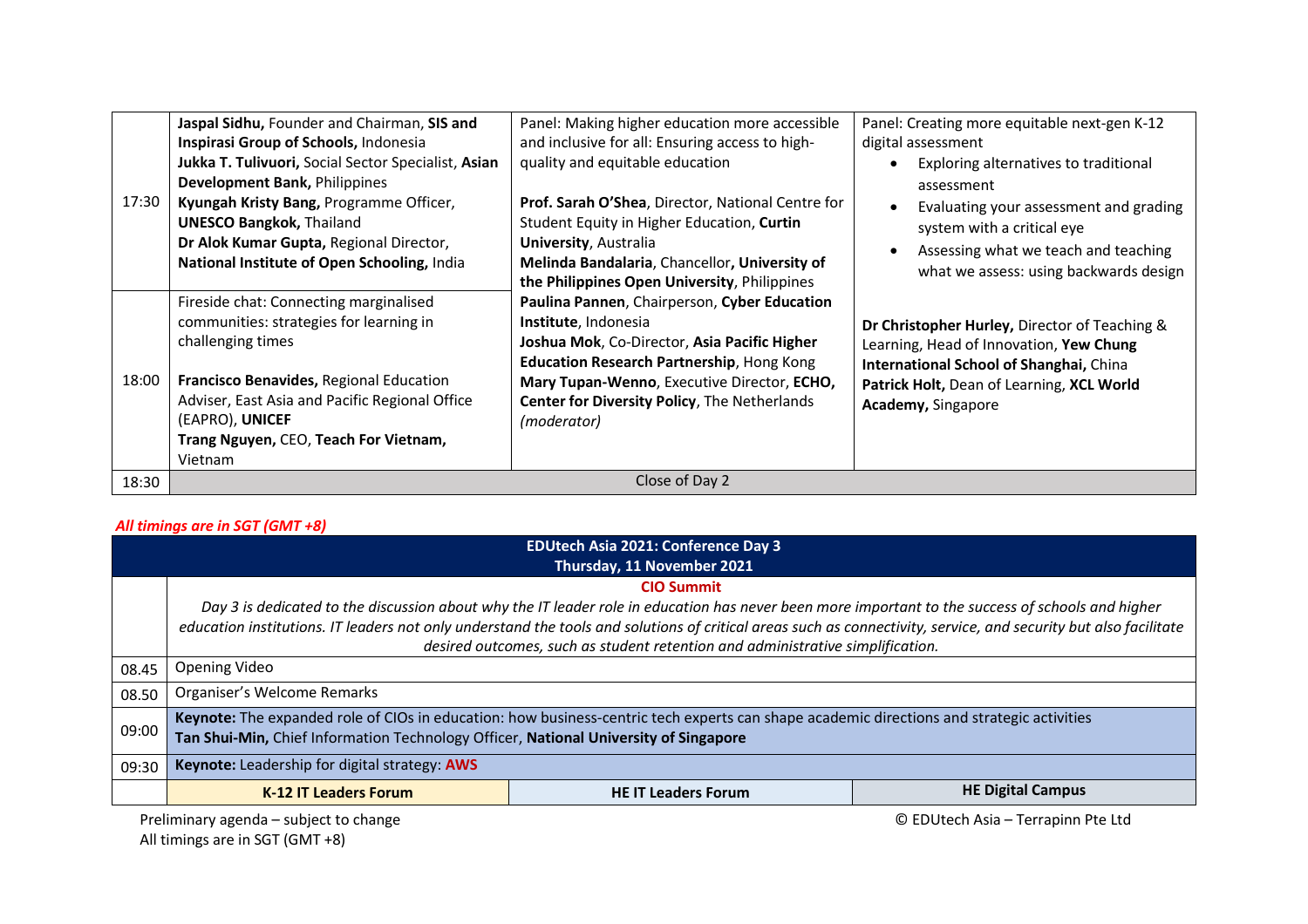|       | Panel: It's not about tech, it's about people: how                | Fireside chat: Reimagining the digital campus:                       | Fireside chat: Instructure                                               |
|-------|-------------------------------------------------------------------|----------------------------------------------------------------------|--------------------------------------------------------------------------|
|       | IT leaders are strategically leading digitalisation<br>in schools | Keeping the evolving needs of the community in<br>mind               |                                                                          |
| 10:00 |                                                                   |                                                                      |                                                                          |
|       | Viktor Datsiuk, Director of Technology,                           | Assoc. Prof. Dr. Natcha Thawesaengskulthai,                          |                                                                          |
|       | Shanghai Singapore International School, China                    | Vice President for Strategic Planning, Innovation                    |                                                                          |
|       | Mohammed Zoheb Sharieef, Head of                                  | and Global Engagement, Chulalongkorn                                 |                                                                          |
|       | Information and Communications Technology,<br>Indus Trust, India  | <b>University, Thailand</b><br>Fireside chat: Google Cloud           | Panel: The digitally connected campus:                                   |
|       | Wilson Scott, Head of ICT, YK Pao School, China                   |                                                                      | Enhancing resource allocation, productivity and                          |
|       | Dr Piyarat Khanthap, ICT Director, KIS                            |                                                                      | the campus and learning experience with data-                            |
|       | <b>International School, Thailand</b>                             |                                                                      | driven decision making                                                   |
| 10:30 | David Boehm, Director of Technology, British                      |                                                                      |                                                                          |
|       | School in Colombo, Sri Lanka                                      |                                                                      | Chris Jeffrey, Chief Academic Officer, British                           |
|       | Lauren Sayer, Executive Director Digital                          |                                                                      | <b>University Vietnam, Vietnam</b>                                       |
|       | Learning, Research and Innovation, Melbourne                      |                                                                      | Maria Luz C. Vilches, Vice President, Loyola                             |
|       | Girls' Grammar School, Australia (moderator)                      |                                                                      | Schools, Ateneo de Manila University,                                    |
|       | Fireside chat: Keypath Education                                  | Panel: Campus of the future: integrated                              | Philippines                                                              |
| 11:00 |                                                                   | management strategies for growing physical and<br>digital scopes     | Dr Supan Tungjitkusolmun, President, CMKL<br><b>University, Thailand</b> |
|       | Fireside chat: Securing remote learning                           |                                                                      | <b>Presentation: Tencent Cloud</b>                                       |
|       | environments: monitoring, detecting, and                          | Gurpardeep Singh, Chief Operating Officer/Vice                       |                                                                          |
|       | protecting against threats                                        | President, Operations, Asia Pacific University                       |                                                                          |
|       |                                                                   | Sdn Bhd, Malaysia                                                    |                                                                          |
| 11:30 | Mohanasundram (Kumar) Muniandy, Director                          | Widyawan, Director of System and Information                         |                                                                          |
|       | of IT Services, Panyathip International School,                   | Resource, Universitas Gadjah Mada, Indonesia                         |                                                                          |
|       | Laos                                                              | Dr Putchong Uthayopas, Chairman of Thai                              |                                                                          |
|       | Sarah Green, Head of Juniors, St Christopher's                    | University Digital Transformation Strategic                          |                                                                          |
|       | <b>International Primary School, Malaysia</b>                     | Committee, Council of University Presidents of<br>Thailand, Thailand |                                                                          |
| 12:00 | <b>Keynote: Qualcomm</b>                                          |                                                                      |                                                                          |
|       | Panel: Digital schools of the future: designing for               | Fireside chat: Lenovo                                                | Fireside chat: Preparing the workforce of                                |
| 12:30 | scalability and adaptability                                      |                                                                      | tomorrow: Give your institution an edge in                               |
|       |                                                                   |                                                                      | boosting students' employability: Microsoft                              |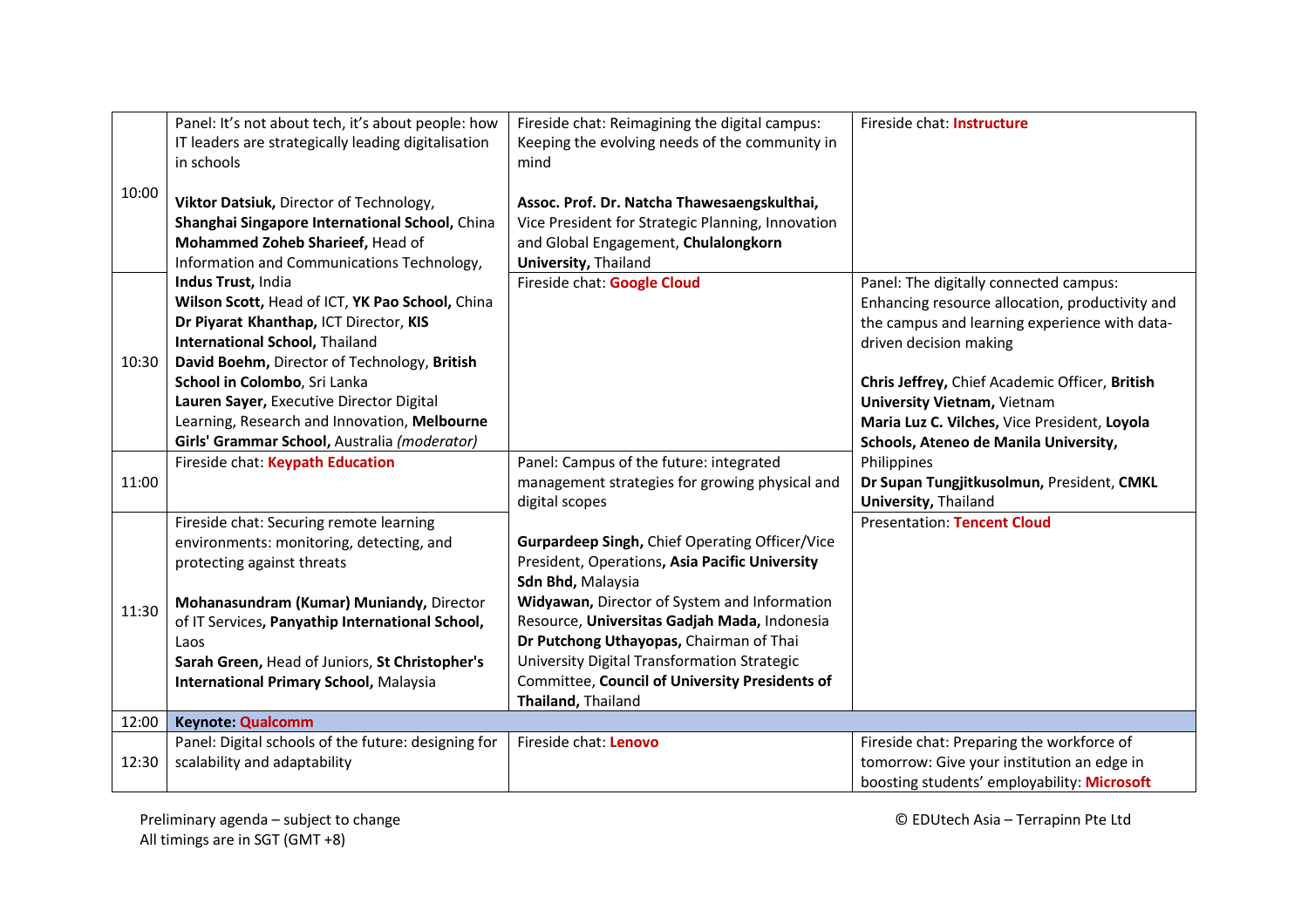|       | Andrew Paterson, Director of Schools,                                                                                                                | Panel: It's not about tech, it's about people: how  | Panel: Ensuring online delivery does not widen     |  |  |  |
|-------|------------------------------------------------------------------------------------------------------------------------------------------------------|-----------------------------------------------------|----------------------------------------------------|--|--|--|
| 13:00 | Singapore Group of Schools, Indonesia                                                                                                                | IT leaders are strategically leading digitalisation | the digital divide: Equipping higher education     |  |  |  |
|       | Dr. Joseph Nettikaden, Chief Information                                                                                                             | in higher education                                 | students with the connectivity, technology and     |  |  |  |
|       | Officer, Esol Education, UAE                                                                                                                         |                                                     | skills they need for effective learning            |  |  |  |
|       | Lee Drury, Group Head of Technology                                                                                                                  | Vivienne Tan, Director, Enterprise IT, Centre for   |                                                    |  |  |  |
|       | Implementation, International Schools                                                                                                                | IT Services, Nanyang Technological University,      | Kevin Yeoh, Head of Information Services,          |  |  |  |
|       | Partnership Limited, Singapore                                                                                                                       | Singapore                                           | Heriot-Watt University Malaysia, Malaysia          |  |  |  |
|       | Keith Rutherford, Director of Technology,                                                                                                            | Teresa Finlayson, Chief Information Officer,        | Assoc. Prof. Dr. Jirapon Sunkpho, Vice President   |  |  |  |
|       | Tanglin Trust School, Singapore                                                                                                                      | Monash University, Australia                        | of Information Technology, Thammasat               |  |  |  |
|       | Moderator, Microsoft                                                                                                                                 | Nguyen Son Tung, Chief Information Officer,         | <b>University, Thailand</b>                        |  |  |  |
|       | Fireside chat: Practical strategies for Learning                                                                                                     | VinUniversity, Vietnam                              | John Hui, Chief Information Officer, The           |  |  |  |
|       | Management Systems (LMS) implementation in                                                                                                           | Sreevalsan Moothedath, Head of ITCS, Amrita         | Education University of Hong Kong, Hong Kong       |  |  |  |
|       | your school                                                                                                                                          | Vishwa Vidyapeetham, India                          | Augusto Gion Fabella, Vice-President for Quality,  |  |  |  |
| 13:30 |                                                                                                                                                      | Senior Representative, Microsoft (moderator)        | Linkages, and Technology-Enabled Learning, Jose    |  |  |  |
|       | Anand Chawla, Director of Information                                                                                                                |                                                     | <b>Rizal University, Philippines</b>               |  |  |  |
|       | Technology, Podar Education Network, India                                                                                                           |                                                     |                                                    |  |  |  |
|       |                                                                                                                                                      |                                                     |                                                    |  |  |  |
|       | <b>Future of Artificial Intelligence in Education</b>                                                                                                |                                                     |                                                    |  |  |  |
|       | In this segment we explore how to devise and implement an AI strategy to benefit from arguably the most disruptive technology in a generation. Learn |                                                     |                                                    |  |  |  |
|       | how to ensure AI's huge potential impact you and your students, including maximising student success, fostering greater inclusivity, creating time   |                                                     |                                                    |  |  |  |
|       | savings, and personalising learning.                                                                                                                 |                                                     |                                                    |  |  |  |
| 14:00 | Keynote: AI and the future of learning                                                                                                               |                                                     |                                                    |  |  |  |
|       | Calum Chace, Author and AI Expert, UK                                                                                                                |                                                     |                                                    |  |  |  |
| 14:30 | <b>Keynote: Keypath Education</b>                                                                                                                    |                                                     |                                                    |  |  |  |
|       | K-12 Admissions, Enrolment & Marketing                                                                                                               | <b>Higher Education Admissions, Enrolment &amp;</b> | <b>K-12 Digital School</b>                         |  |  |  |
|       |                                                                                                                                                      | <b>Marketing</b>                                    |                                                    |  |  |  |
| 15:00 | Fireside Chat: Using data to drive informed                                                                                                          | Panel: Refining your enrolment strategy: using      | Panel session: Ensuring online delivery does not   |  |  |  |
|       | decision making in admissions teams                                                                                                                  | enrolment management software to understand         | widen the digital divide: Strategies for equipping |  |  |  |
|       |                                                                                                                                                      | data points that identify areas of success and      | K-12 students with the skills and technology they  |  |  |  |
|       | Câline Fonteneau, Director of Admissions and                                                                                                         | gaps in the application cycle                       | need for effective learning                        |  |  |  |
|       | Marketing, KIS International School, Thailand                                                                                                        |                                                     |                                                    |  |  |  |
|       | Bipasha Minocha, Group Brand and Marketing                                                                                                           | Jagdish Singh, Director, Student Recruitment        | Kevin Crouch, Head of Ed-Tech and IT, Western      |  |  |  |
|       | Director, EtonHouse International Education                                                                                                          | and Marketing, University of Nottingham             | <b>Academy of Beijing. China</b>                   |  |  |  |
|       | Group, Singapore                                                                                                                                     | Malaysia, Malaysia                                  |                                                    |  |  |  |